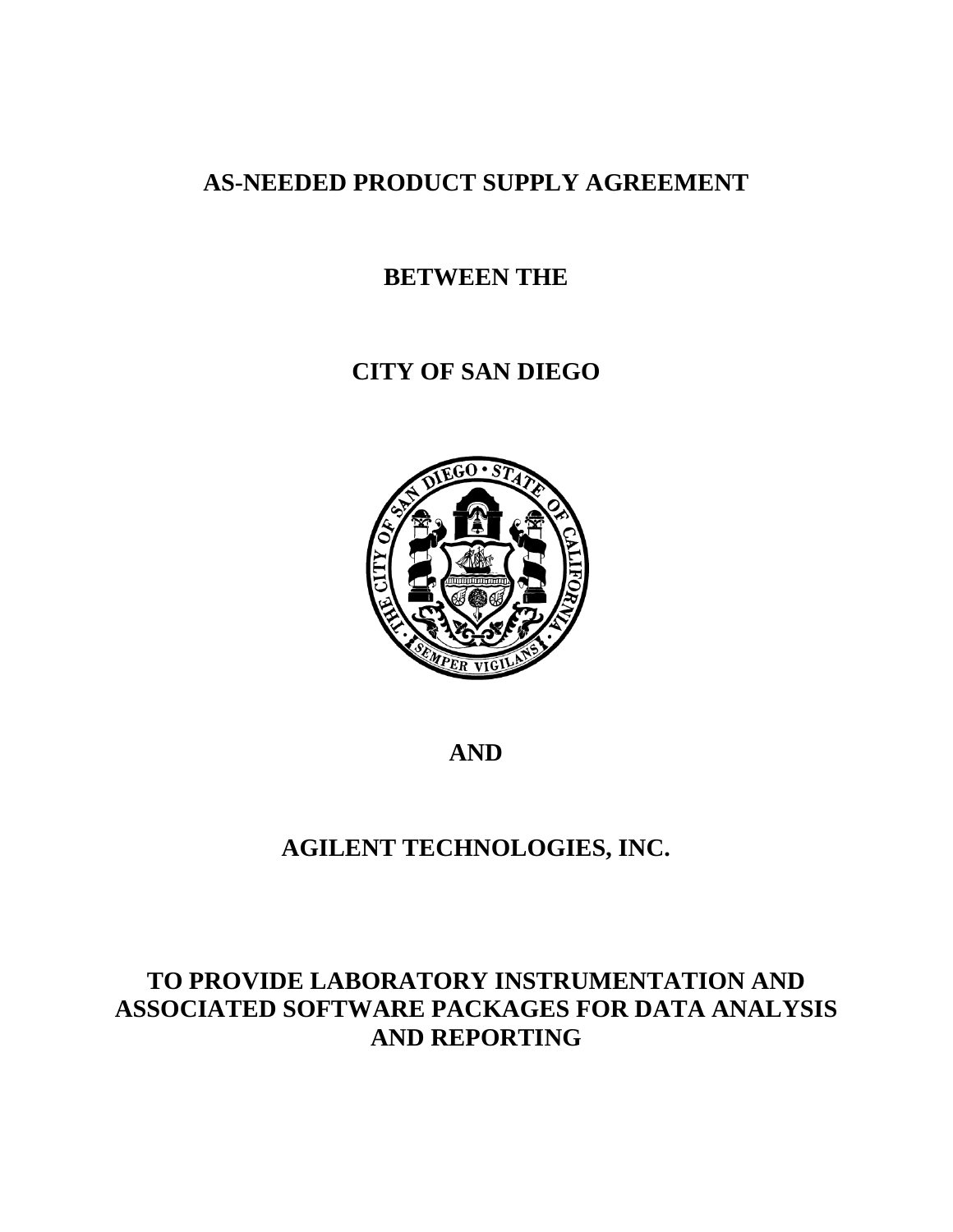## **AS-NEEDED PRODUCT SUPPLY AGREEMENT**

This As-Needed Product Supply Agreement (Agreement) is entered into by and between the City of San Diego, a municipal corporation (City), and Agilent Technologies, Inc. (Contractor).

## **RECITALS**

City wishes to retain Contractor to provide laboratory instrumentation and associated software packages for data analysis and reporting as further described in the Scope of Services (Services), attached hereto as Exhibit A.

Contractor has the expertise, experience, and personnel necessary to provide the Services.

City and Contractor (collectively, the "Parties") wish to enter into an agreement whereby City will retain Contractor to provide the Services.

This Agreement is exempt from competitive bidding requirements pursuant to San Diego Municipal Code (SDMC) section 22.3208(e) because the Purchasing Agent has certified that the award of a sole source contract is necessary under SDMC section 22.3016(a).

For good and valuable consideration, the sufficiency of which is acknowledged, City and Contractor agree as follows:

## **ARTICLE I CONTRACTOR SERVICES**

**1.1** Scope of Services. Contractor shall provide the Services to City as described in Exhibit A, Scope of Services, which is incorporated herein by reference.

**1.2 Contract Administrator.** The Public Utilities (Department) is the Contract Administrator for this Agreement. Contractor shall provide the Services under the direction of a designated representative of the Department as follows:

> Doug Campbell, Senior Chemist 5530 Kiowa Drive, La Mesa, CA 91942 (619) 668-3237 DCampbell@sandiego.gov

**1.3 General Contract Terms and Conditions.** This Agreement incorporates by reference the General Contract Terms and Conditions, attached hereto as Exhibit B.

**1.4 Submittals Required with the Agreement**. Contractor is required to submit all forms and information delineated in Exhibit C before the Agreement is executed.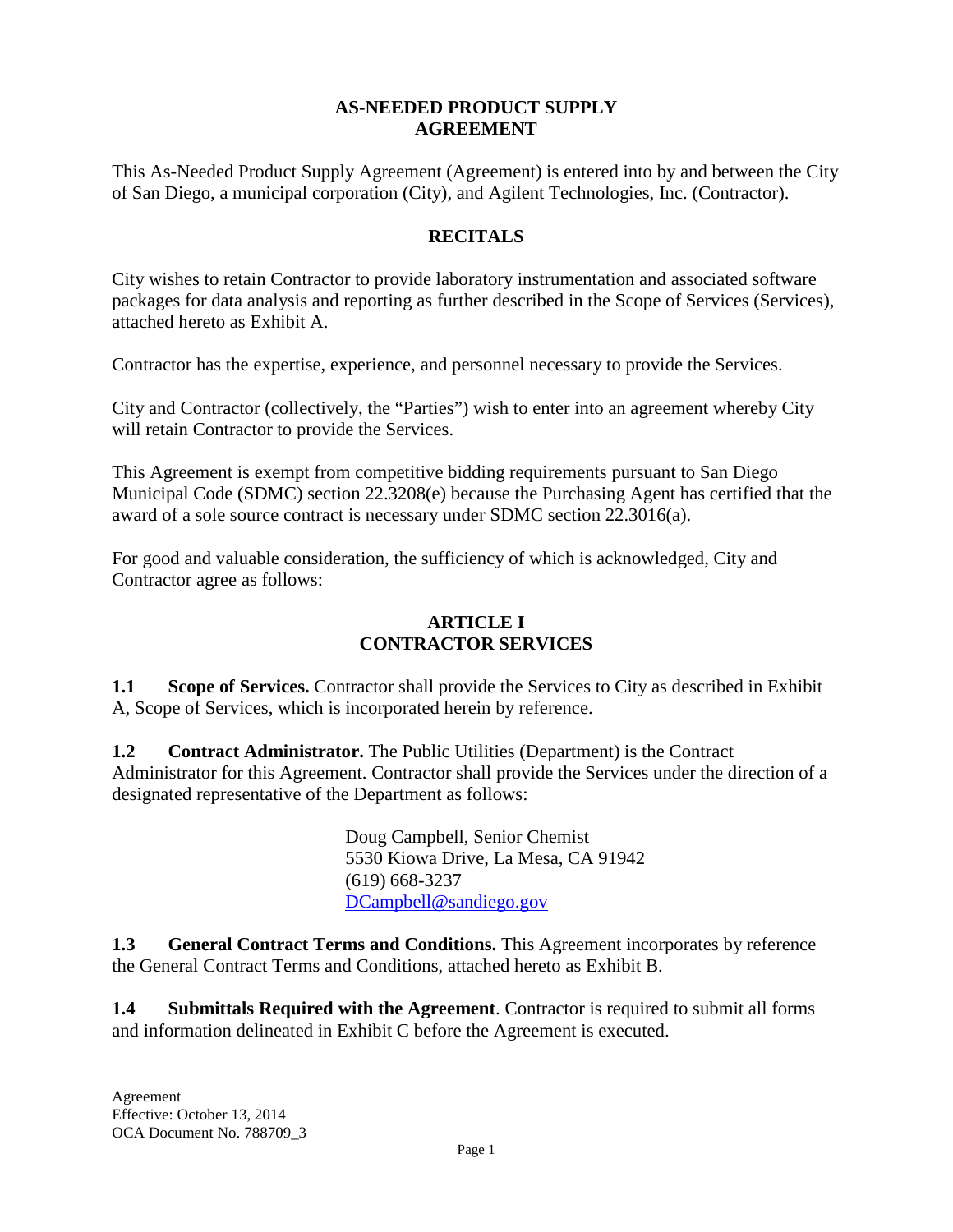## **ARTICLE II DURATION OF AGREEMENT**

**2.1** Term. This Agreement shall be for a period of five (5) years beginning effective on the date it is executed by the last Party to sign the Agreement, and approved by the City Attorney in accordance with San Diego Charter Section 40. The term of this Agreement shall not exceed five years unless approved by the City Council by ordinance.

**2.2 Effective Date**. This Agreement shall be effective on the date it is executed by the last Party to sign the Agreement, and approved by the City Attorney in accordance with San Diego Charter Section 40.

### **ARTICLE III COMPENSATION**

**3.1 Amount of Compensation.** City shall pay Contractor for performance of all Services rendered in accordance with this Agreement in an amount not to exceed \$2,500,000 or the amount referenced in the Purchase Order.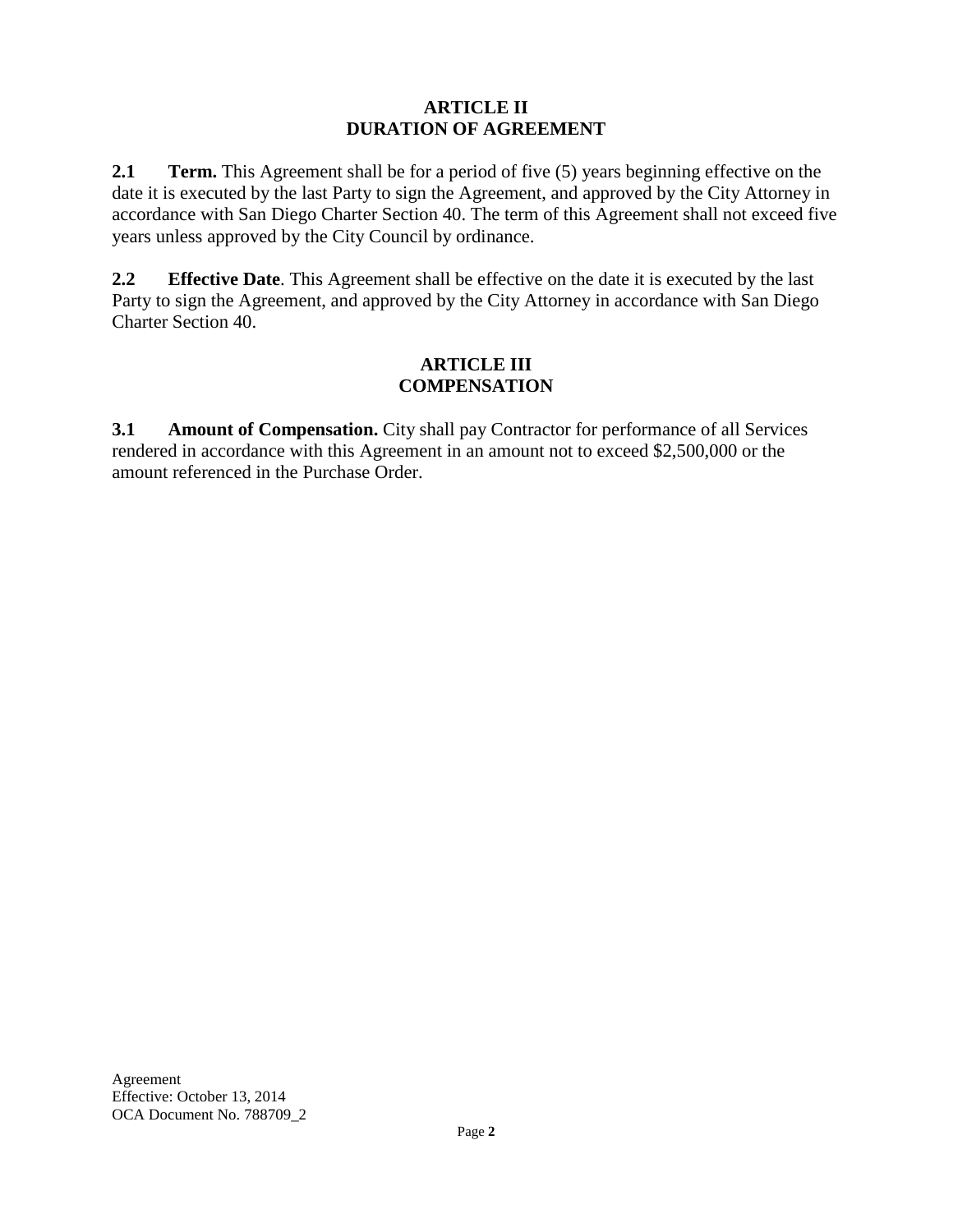#### **ARTICLE IV CONTRACT DOCUMENTS**

Contract Documents. This Agreement and its exhibits constitute the Contract  $4.1$ Documents. The Contract Documents completely describes the goods and services to be provided.

Counterparts. This Agreement may be executed in counterparts, which when taken  $4.2$ together shall constitute a single signed original as though all Parties had executed the same page.

IN WITNESS WHEREOF, this Agreement is executed by City and Contractor acting by and through their authorized officers.

BY:

AGILENT TECHNOLOGIES, INC.

BY: Secratist

**DATE SIGNED** 

**CITY OF SAN DIEGO** A Municipal Corporation

Print Name: Director Purchasing & Contracting Department

25 JUI 2019

**DATE SIGNED** 

Approved as to form this  $\mathcal{Z}_e$  day of  $,2015$ . MARA ELLIOTT, City Attorney

BY:

Deputy City Attorney

Agreement Effective: October 13, 2014 OCA Document No. 788709\_3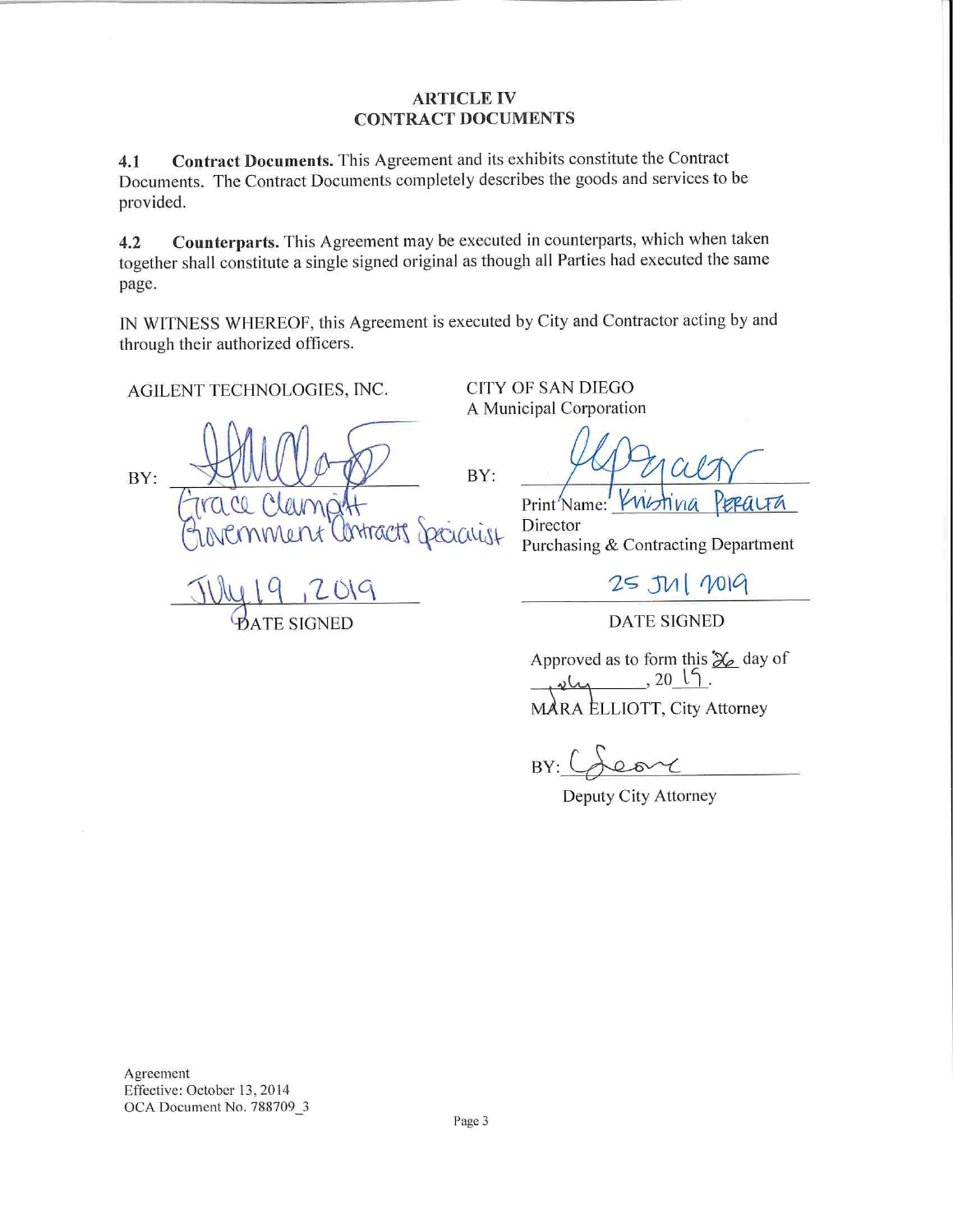## **EXHIBIT A SCOPE OF WORK**

#### A. OVERVIEW

The Environmental Monitoring and Technical Services (EMTS) Division of Public Utilities Department (PUD) operates two main and several small laboratory facilities which conduct scientific analyses in support of water and wastewater operations.

The variety and technical difficulty of the scientific analyses performed by EMTS laboratory facilities require the use of advanced and state of the art instruments that are operated by a highly trained staff of Chemists. These instruments require frequent preventive maintenance and as-needed repair services to ensure proper functioning of the system at all times according to standard industry practices and usage.

#### B. REQUIREMENTS AND TASKS

Contractor shall provide laboratory instrumentation and associated software packages for data analysis and reporting on an as-needed basis. Contractor shall conduct installation of instrumentation and configuration of software to the specifications of the City and subject to the approval of the City. Contractor shall conduct familiarization training on operation of the instrumentation and software for each instrument. During the warranty period, Contractor shall provide one Preventive Maintenance visit, Technical support, software updates, and phone assistance. This contract may also include on-site training provided by the Contractor on laboratory instrumentation and software, with cost and schedule to be agreed upon at a later date.

#### C. CONTRACTOR'S ROLES AND RESPONSIBILITIES

With respect to all services provided to the Department, Contractor will fulfill the following operational roles and responsibilities:

#### 1. Warranty

All parts and equipment shall have the regular manufacturer's warranty against defects in material and workmanship. In no case, shall manufacturer's warranty be less than one (1) year. Where a manufacturer's warranty exceeds a period of one (1) year, the manufacturer's warranty shall also be provided to the City.

Warranty documentation for any parts or equipment shall be provided to the City at the time of replacement. Contractor will replace, at no charge, defective parts used in Contractor's repair of Product for ninety (90) days from the date of Service.

In the event of parts or equipment failure during the warranty period, the City will provide written notice to the Contractor who shall repair or replace the equipment or parts, at no cost to the City.

If any conflicts arise between the manufacturer's warranty and the contract, the manufacturer's warranty shall prevail.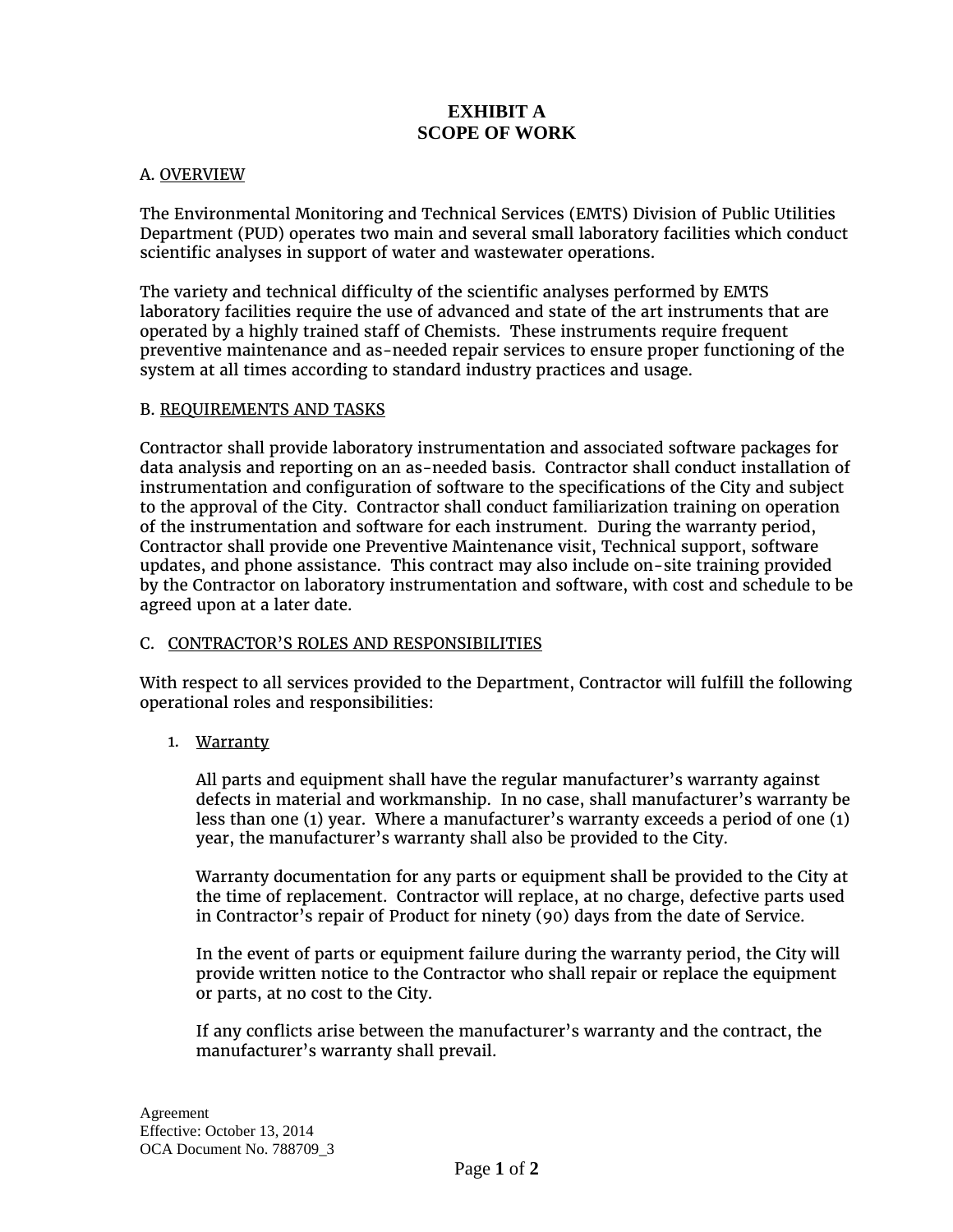Following expiration of the warranty, Contractor shall provide annual preventive maintenance and service under a comprehensive service contract that is renewed on an annual basis upon formal amendment to Attachment A to add contract line items with the associated applicable base price for such maintenance and service.

#### 2. Environmental Management System Awareness Program

The Division maintains a voluntary certification in Environmental Management System (ISO 14001) and is committed to Regulatory Compliance, Pollution Prevention, and Continual Improvement. The Contractor shall be aware of the environment and the effect their work has while working at the site under contract which means keeping the site clean, recycling when possible, turning lights off, and reporting any environmental issues. Prior to the start of work on this contract, Contractor shall contact the Technical Representative to obtain a copy of ISO Awareness policy and shall review the policy with all Contractor's personnel that will be assigned to this contract. The Contractor is required to provide documentation that all personnel assigned to this contract have reviewed the policy. This documentation must be submitted to the Technical Representative prior to the commencement of the contract. For new employees being assigned to this contract, the required documentation must be provided to the Technical Representative prior to the commencement of duties.

#### D. PRICING AND BILLING

Contractor shall provide the City a Supplier Price List for contract line items listed on Attachment A, Equipment List. Prices charged to the City will be established on the Supplier Price List and are to remain firm through duration of the Contract, with items subject to Price Changes clause listed in paragraph 1 below. Contract line items can be added, upon request, throughout the Contract period, and shall establish base price for subsequent pricing.

#### 1. Price Adjustments

In addition to Article III, Section 3.4 Price Adjustments, of the City's General Terms and Provisions, the requested annual price adjustment shall only affect certain line items clearly identified by the Contractor. If no price adjustment is requested, the established base price from the Supplier Price List will prevail for contract duration until agreed by both Contractor and City. All contract line items are subject to annual price adjustments.

#### 2. Billing

Prices shall be inclusive of all items shipped/delivered, installation, delivery/shipping cost (portal to portal), and familiarization at installation of equipment for products that include installation in the purchase price.

Invoices shall be submitted once work is completed and signed off by Technical Representative and shall be paid in the arrears for Products and paid in advance for Services. Invoices shall clearly identify all the items and services that were performed and the correct sales tax applied for Products and paid in advance for Services.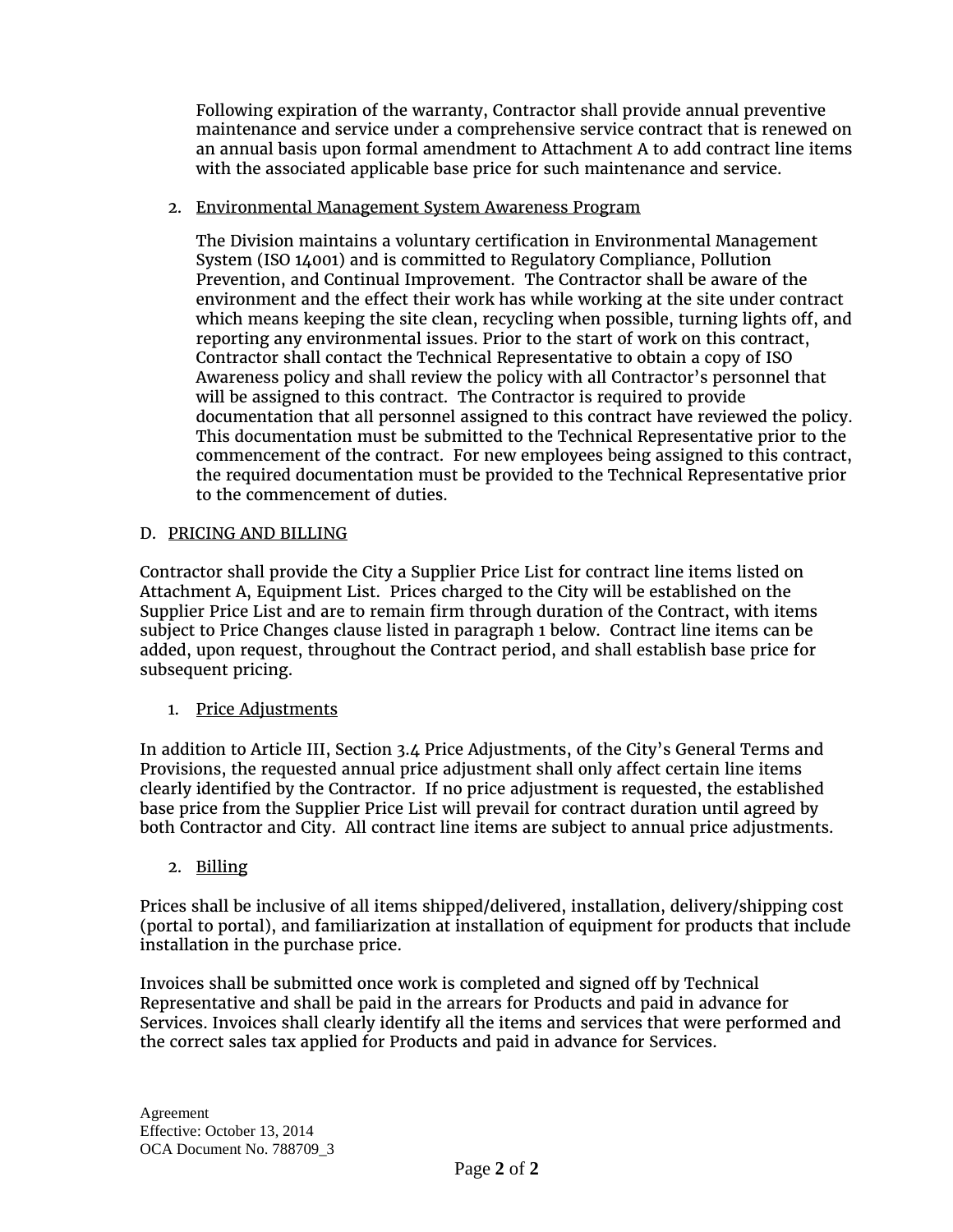|  |  |  |  |  | Attachment A- Agilent Technologies Inc. Equipment Listing/Pricing |
|--|--|--|--|--|-------------------------------------------------------------------|
|--|--|--|--|--|-------------------------------------------------------------------|

| Item | Description                                     | <b>Unit Price</b> | Quote No. |
|------|-------------------------------------------------|-------------------|-----------|
|      | 1G3440B, Agilent 8890 GC System Custom          | \$23,793.07       | 2882789   |
|      | $2 G4513A, 7693A$ Autoinjector                  | \$5,210.75        | 2882789   |
|      | 3 G4514A, 7693 Tray, 150 vial                   | \$6,155.81        | 2882789   |
|      | 4 G7077BA, 5977B Inert Plus MSD Turbo EI Bundle | \$52,468.61       | 2882789   |
|      | 5 G3391A, Site Preparation Package              | \$29.54           | 2882789   |
|      | 6 G3397B, Ion Gauge Kit for 5977 MSD            | \$1,654.01        | 2882789   |
|      | 7 SYS-GM-5977T, GCMS 5977 Turbo System          | \$10,431.00       | 2882789   |
|      | <b>Net Amount</b>                               | \$99,742.79       |           |

| Item | Description                                   | <b>Unit Price</b> | Quote No. |
|------|-----------------------------------------------|-------------------|-----------|
|      | 1 G3440B, Agilent 8890 GC System Custom       | \$27,058.15       | 2886582   |
|      | $2 G4513A, 7693A$ Autoinjector                | \$10,421.50       | 2886582   |
|      | 3 G4514A, 7693 Tray, 150 vial                 | \$6,155.81        | 2886582   |
|      | 4 G1701FA, GCMSD MassHunter                   | \$8,875.45        | 2886582   |
|      | 5 19199M, Installation Kit                    | \$425.50          | 2886582   |
|      | 6 SYS-GC-8890, 8890 Gas Chromatography System | \$4,410.00        | 2886582   |
|      | Net Amount                                    | \$57,346.41       |           |

| Item | Description                                           | <b>Unit Price</b> | Quote No. |
|------|-------------------------------------------------------|-------------------|-----------|
|      | 1 G3540A, Agilent 8890 GC System Custom               | \$24,368.18       | 2886783   |
|      | 2 G7077BA, 5977B Inert Plus MSD Turbo EI Bundle       | \$53,076.55       | 2886783   |
|      | 3 G4513A, 7693A Autoinjector Includes transfer turret | \$5,367.94        | 2886783   |
|      | 4 G4514A, 7693 Tray, 150 vial                         | \$6,313.00        | 2886783   |
|      | 5 SYS-GM-5977T, GCMS 5977 Turbo System                | \$10,431.00       | 2886783   |
|      | 6 G3391A, Site Preparation Package                    | \$29.54           | 2886783   |
|      | 7 G3397B, Ion Gauge Kit for 5977 MSD                  | \$1,654.01        | 2886783   |
|      | <b>Net Amount</b>                                     | \$101,240.22      |           |

| Item | Description                                    | <b>Unit Price</b> | Quote No. |
|------|------------------------------------------------|-------------------|-----------|
|      | 1 G3540A, Agilent 8890 GC System Custom        | \$29,594.08       | 2886949   |
|      | $2 G4513A, 7693A$ Autoinjector                 | \$10,421.50       | 2886949   |
|      | 3 G4514A, 7693 Tray, 150 vial                  | \$6,155.81        | 2886949   |
|      | 4 G7011BA, 7000D Quadrupole MS/MS EI/CI Bundle | \$151,768.31      | 2886949   |
|      | 5 G3391A, 5975C inert MSDs and MSD bundles     | \$29.54           | 2886949   |
|      | 6 SYS-GM-QQQ, GCMS Triple Quad System          | \$18,279.00       | 2886949   |
|      | 7 G4513-80242, Syringe, 25 ul, FN 23-26/42/HP  | \$126.26          | 2886949   |
|      | Net Amount                                     | \$216,374.50      |           |

| Item | Description                                        | <b>Unit Price</b> | Quote No. |
|------|----------------------------------------------------|-------------------|-----------|
|      | 1 G3950A, Agilent Intuvo 9000 GC System            | \$18,006.58       | 2887079   |
|      | 2 G7077BA, 5977B Inert Plus MSD Turbo EI Bundle    | \$54,176.91       | 2887079   |
|      | 3 G7367A, PAL3 RSI 85 Autosampler Bundle           | \$42,704.91       | 2887079   |
|      | $4 G_3$ 391A, Site Preparation Package             | \$29.54           | 2887079   |
|      | 5 G3397B, Ion Gauge Kit for 5977 MSD               | \$1,654.01        | 2887079   |
|      | 6 SYS-GM-5977T-X, GCMS 5977 Turbo System Adv Funct | \$14,220.00       | 2887079   |
|      | Net Amount                                         | \$130,791.95      |           |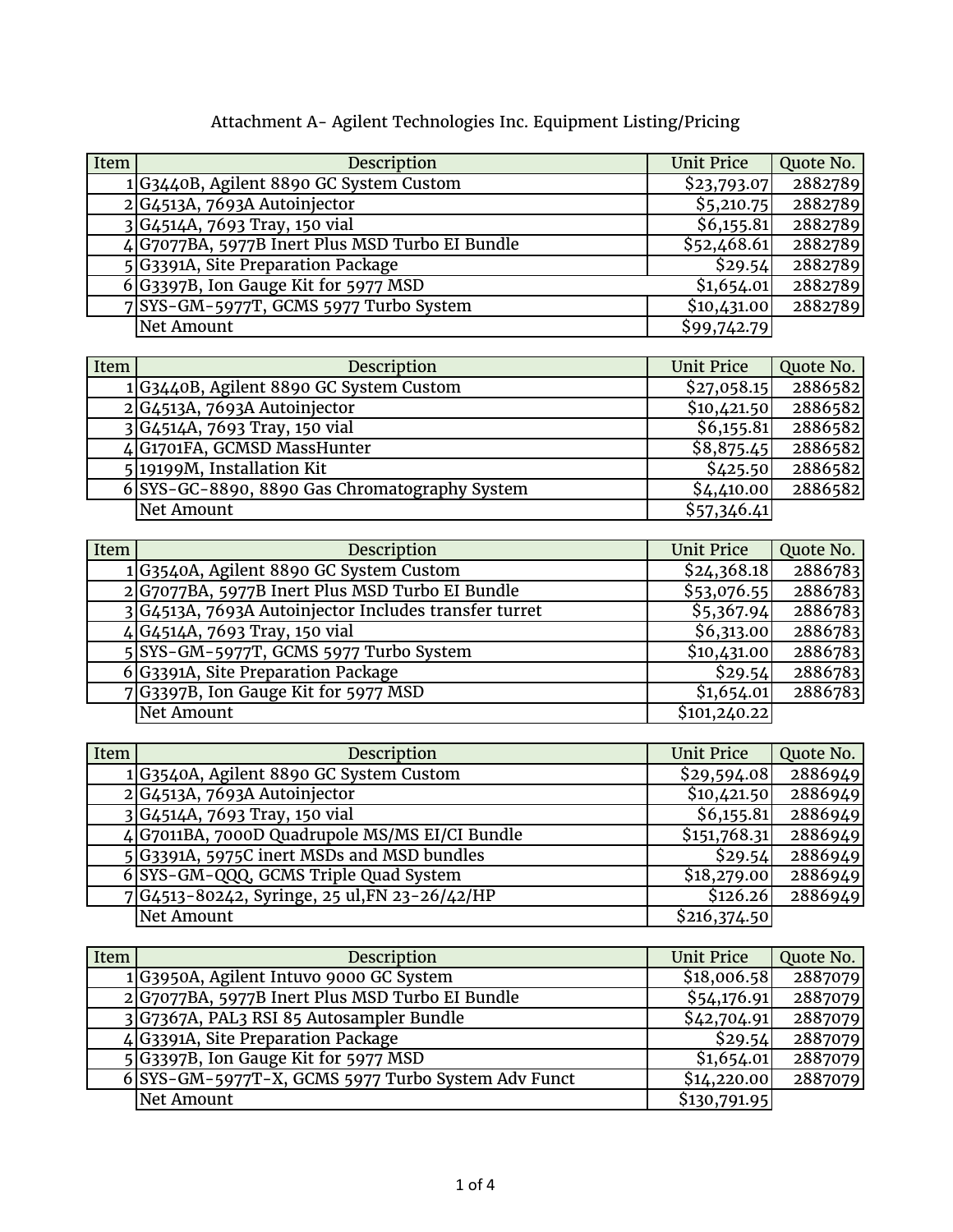| Item | Description                                        | <b>Unit Price</b> | Quote No. |
|------|----------------------------------------------------|-------------------|-----------|
|      | 1 G3440B, Agilent 8890 GC System Custom            | \$16,109.51       | 2887266   |
|      | 2 G7077BA, 5977B Inert Plus MSD Turbo EI Bundle    | \$53,076.55       | 2887266   |
|      | G8160A, Teledyne Tekmar Atomx XYZ automated sample | \$38,345.56       | 2887266   |
|      | 3 preparation system                               |                   |           |
|      | 4 G3391A, Site Preparation Package                 | \$29.54           | 2887266   |
|      | 5 G3397B, Ion Gauge Kit for 5977 MSD               | \$1,654.01        | 2887266   |
|      | 6 G7022A, Agilent GC/MSD VOC Analysis Kit          | \$766.40          | 2887266   |
|      | 7 SYS-GM-5977T-X, GCMS 5977 Turbo System Adv Funct | \$14,220.00       | 2887266   |
|      | Net Amount                                         | \$124,201.57      |           |

# Attachment A- Agilent Technologies Inc. Equipment Listing/Pricing

| Item | Description                                        | <b>Unit Price</b> | Quote No. |
|------|----------------------------------------------------|-------------------|-----------|
|      | 1G3540A, Agilent 8890 GC System Custom             | \$16,109.51       | 2887544   |
|      | 2 G7363A, Lumin Purge and Trap Concentrator        | \$17,634.73       | 2887544   |
|      | 3 G8161A, AQUATek LVA Liquid Autosampler           | \$15,990.83       | 2887544   |
|      | 4 G8162A, pH Sensor for AQUATek LVA                | \$3,787.80        | 2887544   |
|      | 5 G3391A, Site Preparation Package                 | \$29.54           | 2887544   |
|      | 6 G7077BA, 5977B Inert Plus MSD Turbo EI Bundle    | \$53,076.55       | 2887544   |
|      | 7 G3397B, Ion Gauge Kit for 5977 MSD               | \$1,654.01        | 2887544   |
|      | 8 SYS-GM-5977T-X, GCMS 5977 Turbo System Adv Funct | \$14,220.00       | 2887544   |
|      | 9 5190-3152, Sample loop, 25 mL, PEEK AQUATek 100  | \$571.33          | 2887544   |
|      | 10 5182-0845, 25ml Sparger Kit                     | \$104.80          | 2887544   |
|      | Net Amount                                         | \$123,179.10      |           |

| Item | Description                                               | <b>Unit Price</b> | Quote No. |
|------|-----------------------------------------------------------|-------------------|-----------|
|      | 1G3540A, Agilent 8890 GC System Custom                    | \$27,661.67       | 2887635   |
|      | 2 G4513A, 7693A Autoinjector                              | \$10,421.50       | 2887635   |
|      | 3 G4514A, 7693 Tray, 150 vial                             | \$6,155.81        | 2887635   |
|      | $4 G4522A, 7693A$ heating and cooling plate for tray      | \$1,540.37        | 2887635   |
|      | 5 G1701FA, GCMSD MassHunter with MSD ChemStation          | \$8,875.45        | 2887635   |
|      | $6$  19199M, Installation Kit for GCs w/out gas purifiers | \$425.50          | 2887635   |
|      | 7 CP17974, Gas Clean Filter Kit for Carrier Gas 1/8inch   | \$224.74          | 2887635   |
|      | 8 G3391A, Site Preparation Package                        | \$29.54           | 2887635   |
|      | SYS-GC-8890, 8890 Gas Chromatography System               | \$4,410.00        | 2887635   |
|      | Net Amount                                                | \$59,744.58       |           |

| Item | Description                                                              | <b>Unit Price</b> | Quote No. |
|------|--------------------------------------------------------------------------|-------------------|-----------|
|      | 1 G3540A, Agilent 8890 GC System Custom                                  | \$16,109.51       | 2889980   |
|      | $2 G$ 7079BA, 5977B HES MSD Turbo EI Bundle                              | \$69,901.33       | 2889980   |
|      | G8160A, Teledyne Tekmar Atomx XYZ automated sample<br>preparation system | \$38,345.56       | 2889980   |
|      | 4 G3391A, Site Preparation Package                                       | \$29.54           | 2889980   |
|      | 5 G7022A, Agilent GC/MSD VOC Analysis Kit                                | \$766.40          | 2889980   |
|      | 6 SYS-GM-5977T-X, GCMS 5977 Turbo System Adv Funct                       | \$14,220.00       | 2889980   |
|      | Net Amount                                                               | \$139,372.34      |           |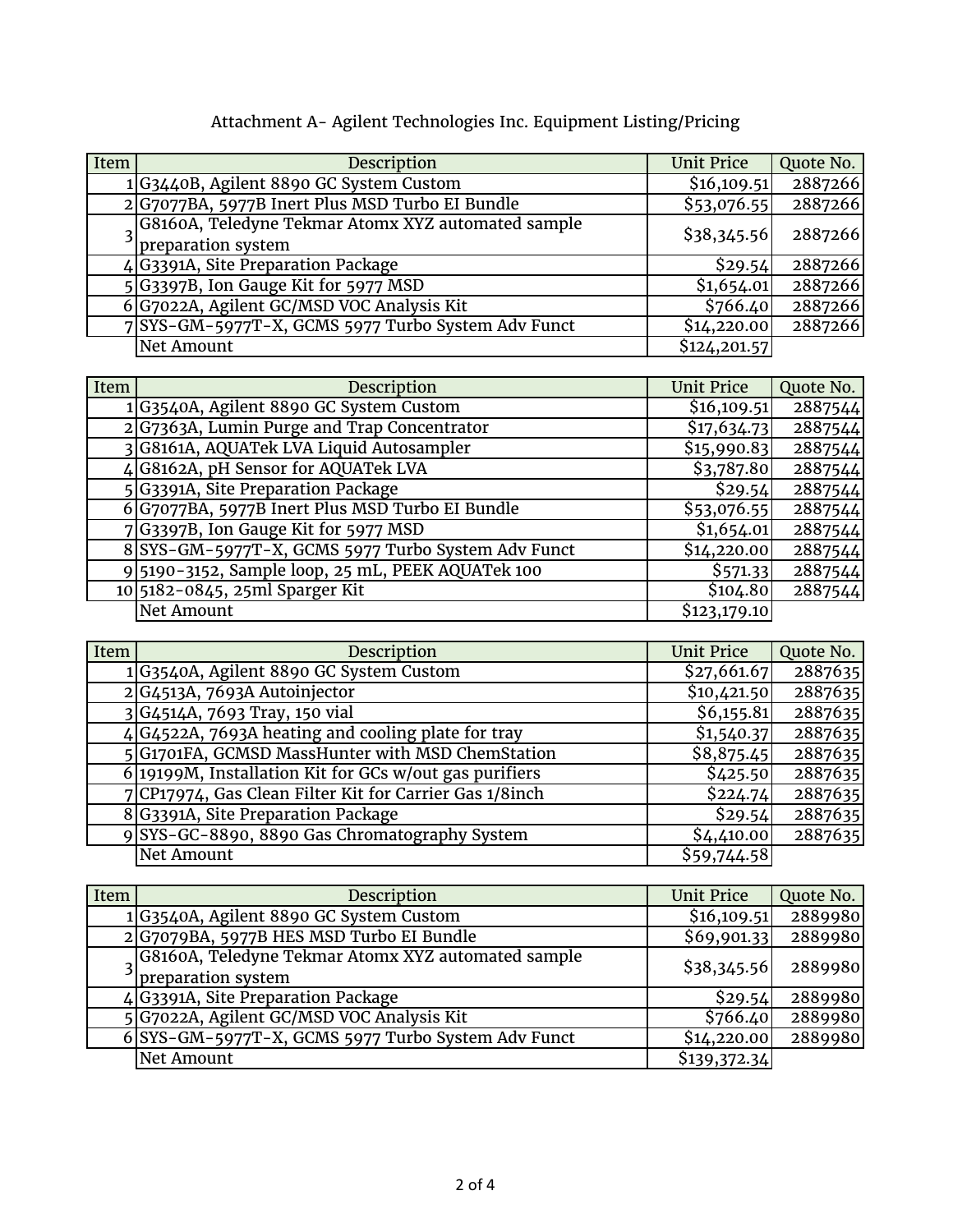| Item | Description                                           | <b>Unit Price</b> | Quote No. |
|------|-------------------------------------------------------|-------------------|-----------|
|      | 1 G3540A, Agilent 8890 GC System Custom               | \$24,368.18       | 2889981   |
|      | 2 G7079BA, 5977B HES MSD Turbo EI Bundle              | \$69,901.33       | 2889981   |
|      | 3 G4513A, 7693A Autoinjector Includes transfer turret | \$5,367.94        | 2889981   |
|      | 4 G4514A, 7693 Tray, 150 vial                         | \$6,313.00        | 2889981   |
|      | 5 SYS-GM-5977T, GCMS 5977 Turbo System                | \$10,431.00       | 2889981   |
|      | 6 G3391A, Site Preparation Package                    | \$29.54           | 2889981   |
|      | Net Amount                                            | \$116,410.99      |           |
|      |                                                       |                   |           |

Attachment A- Agilent Technologies Inc. Equipment Listing/Pricing

| Item | Description                                                                    | <b>Unit Price</b> | Quote No. |
|------|--------------------------------------------------------------------------------|-------------------|-----------|
|      | G8014AA, Agilent 5110 SVDV ICP-OES, with the patented                          | \$78,559.34       | 2890015   |
|      | Dichroic Spectral Combiner                                                     |                   |           |
|      | 2 G8489A, Agilent recirculating air-cooled, non-CFC water chiller              | \$4,007.41        | 2890015   |
|      | with temperature control                                                       |                   |           |
|      | 3 G8490A, SPS 4 is a compact 4 rack autosampler                                | \$8,689.43        | 2890015   |
|      | 6610030100, Bottle ICP-OES Wavecal soln 500mL 5 ppm                            | \$291.60          | 2890015   |
|      | <sup>4</sup> ICP-OES wavelength calibration solution                           |                   |           |
|      |                                                                                |                   |           |
|      | 5 5190-7001, Calibration blank solution 5 percent HNO3 for<br>ICP-OES, MP-AES, | \$63.43           | 2890015   |
|      | 6 H2149A, Method and Application Consulting                                    | \$5,444.25        | 2890015   |
|      | Net Amount                                                                     | \$97,055.46       |           |

| Item | Description                                                                                        | <b>Unit Price</b> | Quote No. |
|------|----------------------------------------------------------------------------------------------------|-------------------|-----------|
|      | I G8015AA, Agilent 5110 VDV ICP-OES,                                                               | \$65,612.60       | 2890017   |
|      | G8489A, Agilent recirculating air-cooled, non-CFC water chiller<br>with temperature control        | \$4,007.41        | 2890017   |
|      | $3 G8490A, SPS 4$ is a compact 4 rack autosampler                                                  | \$8,689.43        | 2890017   |
|      | 6610030100, Bottle ICP-OES Wavecal soln 500mL 5 ppm<br>$4$ ICP-OES wavelength calibration solution | \$291.60          | 2890017   |
|      | 5190-7001, Calibration blank solution 5 percent HNO3 for<br>ICP-OES, MP-AES,                       | \$63.43           | 2890017   |
|      | 6 H2149A, Method and Application Consulting                                                        | \$5,444.25        | 2890017   |
|      | Net Amount                                                                                         | \$84,108.72       |           |

| Item | Description                                                                   | <b>Unit Price</b> | Quote No. |
|------|-------------------------------------------------------------------------------|-------------------|-----------|
|      | 1 G8403A, Agilent 7900 ICP-MS mainframe with He cell gas line                 | \$145,993.06      | 2890438   |
|      | 2 G7215C, ICP-MS Workstation PC bundle                                        | \$10,066.20       | 2890438   |
|      | 3 G7206C, ICP-MS MassHunter Intelligent Sequence<br>3 Software option         | \$2,188.34        | 2890438   |
|      | 4 G3292A, PolyScience Model 6106T Recirculating Chillers                      | \$4,123.23        | 2890438   |
|      | 5 G8411A, ISIS 3 for Agilent 7900 ICP-MS                                      | \$9,724.19        | 2890438   |
|      | 6 G8415A, SPS 4 autosampler for ICP-MS products                               | \$8,689.43        | 2890438   |
|      | 7 5185-5850, ICP-MS Checkout Solutions<br>Installation checkout solutions kit | \$425.81          | 2890438   |
|      | $8\vert 5188-6524$ , PA tuning solution set                                   | \$558.67          | 2890438   |
|      | 9 5188-6564, ICP-MS stock tuning solution (100 mL)                            | \$104.92          | 2890438   |
|      | 10 5184 - 3566, ICP-MS Tuning Sol 10 ug/L 2x 500mL                            | \$196.90          | 2890438   |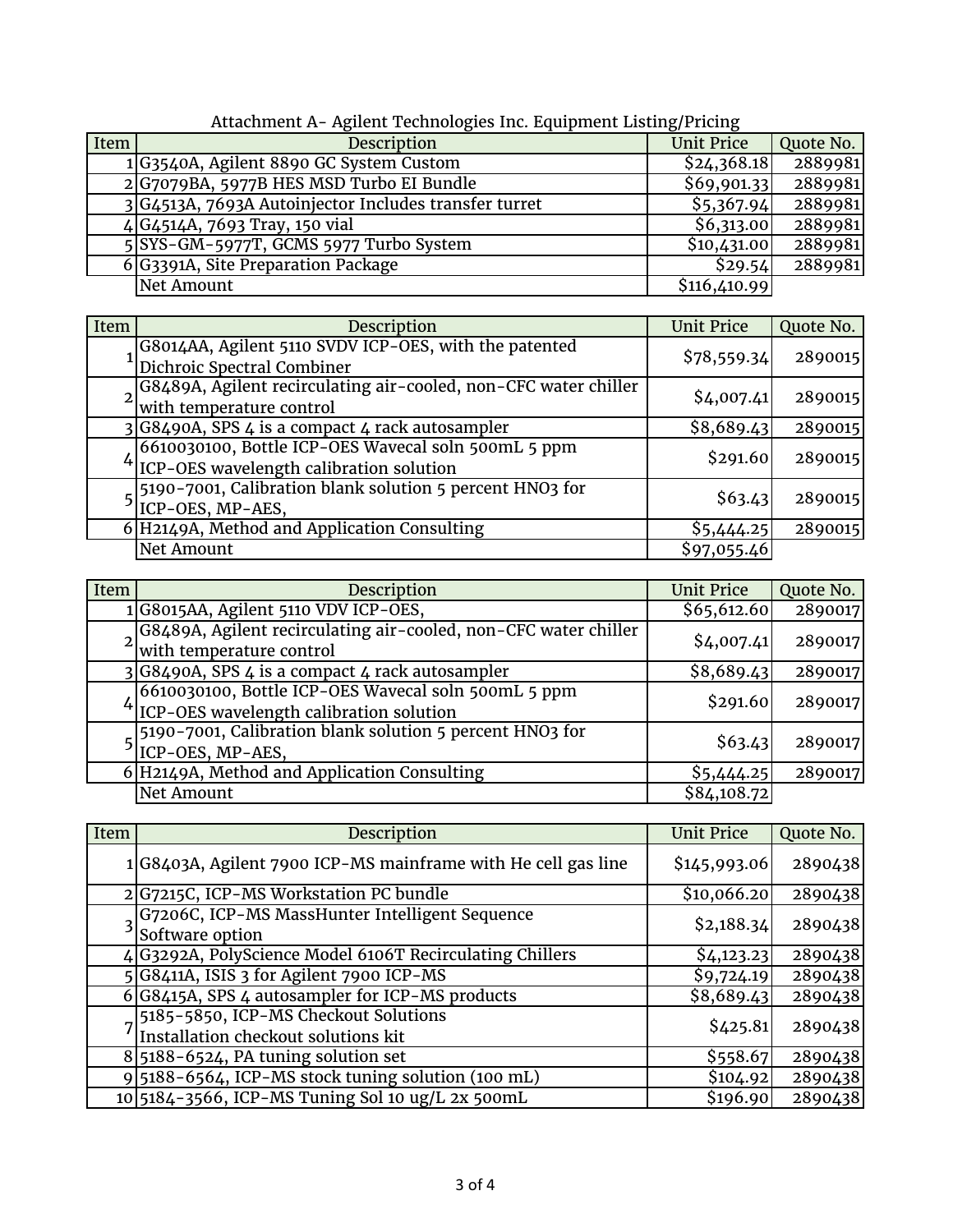| Attachment A- Agnem Technologies inc. Equipment Eisting/Frichig |                                                                   |              |         |  |
|-----------------------------------------------------------------|-------------------------------------------------------------------|--------------|---------|--|
|                                                                 | 11 CP17976, Gas Clean Carrier Gas filter kit                      | \$433.99     | 2890438 |  |
|                                                                 | 12 CP7988, 1-position Connecting Unit 1/8 in Gas Clean 1-position | \$172.37     | 2890438 |  |
|                                                                 | Connecting unit, 1/8 in.                                          |              |         |  |
|                                                                 | $13 G3270 - 65035$ , Stainless steel tubing, $1/8$ in od, 6m      | \$151.93     | 2890438 |  |
|                                                                 | 14 8710-1709, Cutter, tube                                        | \$23.10      | 2890438 |  |
|                                                                 | 15 0101-1536, Gas regulator, Helium for ICP-MS.                   | \$260.94     | 2890438 |  |
|                                                                 | 16 H2149A, Method and Application Consulting                      | \$7,632.00   | 2890438 |  |
|                                                                 | Net Amount                                                        | \$190,745.08 |         |  |

| Attachment A- Agilent Technologies Inc. Equipment Listing/Pricing |  |  |
|-------------------------------------------------------------------|--|--|
|                                                                   |  |  |

| Item | Description                                                                                   | <b>Unit Price</b>      | Quote No. |
|------|-----------------------------------------------------------------------------------------------|------------------------|-----------|
|      | 1 G8421A, Agilent 7800 ICP-MS mainframe with He cell gas line                                 | \$124,441.49           | 2890457   |
|      | 2 G7215C, ICP-MS Workstation PC bundle                                                        | \$9,863.85             | 2890457   |
|      | 3G7206C, Software option                                                                      | $\overline{$}2,188.34$ | 2890457   |
|      | 4 G3292A, PolyScience Model 6106T Recirculating Chillers                                      | \$4,123.23             | 2890457   |
|      | 5 G8411A, ISIS 3 for Agilent 7900 ICP-MS                                                      | \$9,724.19             | 2890457   |
|      | 6 G8415A, SPS 4 autosampler for ICP-MS products.                                              | \$8,689.43             | 2890457   |
|      | 5185-5850, ICP-MS Checkout Solutions Installation checkout<br>solutions kit                   | \$425.81               | 2890457   |
|      | $8\vert 5188-6524$ , PA tuning solution set,                                                  | \$558.67               | 2890457   |
|      | 9 5188-6564, ICP-MS stock tuning solution (100 mL).                                           | \$104.92               | 2890457   |
|      | 10 5184-3566, ICP-MS Tuning Sol 10 ug/L 2x 500mL                                              | \$196.90               | 2890457   |
|      | 11 CP17976, Gas Clean Carrier Gas filter kit                                                  | \$433.99               | 2890457   |
|      | 12 CP7988, 1-position Connecting Unit 1/8 in Gas Clean 1-position<br>Connecting unit, 1/8 in. | \$172.37               | 2890457   |
|      | 13 G3270-65035, Stainless steel tubing, 1/8in od, 6m                                          | \$151.93               | 2890457   |
|      | 148710-1709, Cutter, tube                                                                     | \$23.10                | 2890457   |
|      | 15 0101-1536, Gas regulator, Helium for ICP-MS.                                               | \$260.94               | 2890457   |
|      | 16 H2149A, Method and Application Consulting                                                  | \$7,632.00             | 2890457   |
|      |                                                                                               | \$168,991.16           |           |

| TOLAT |  |
|-------|--|
|-------|--|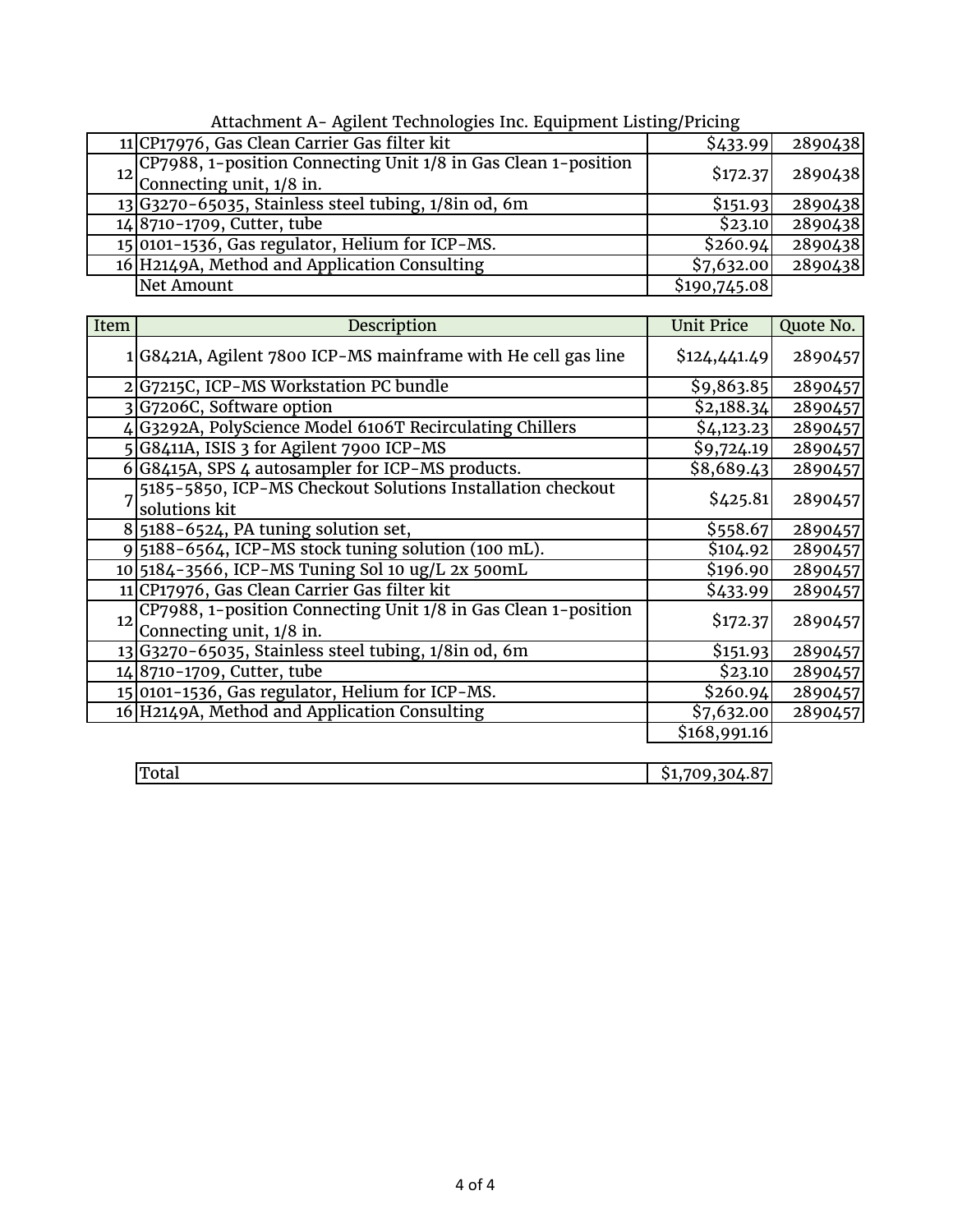

# **THE CITY OF SAN DIEGO**

## **GENERAL CONTRACT TERMS AND PROVISIONS APPLICABLE TO GOODS, SERVICES, AND CONSULTANT CONTRACTS**

Page **1** of **21**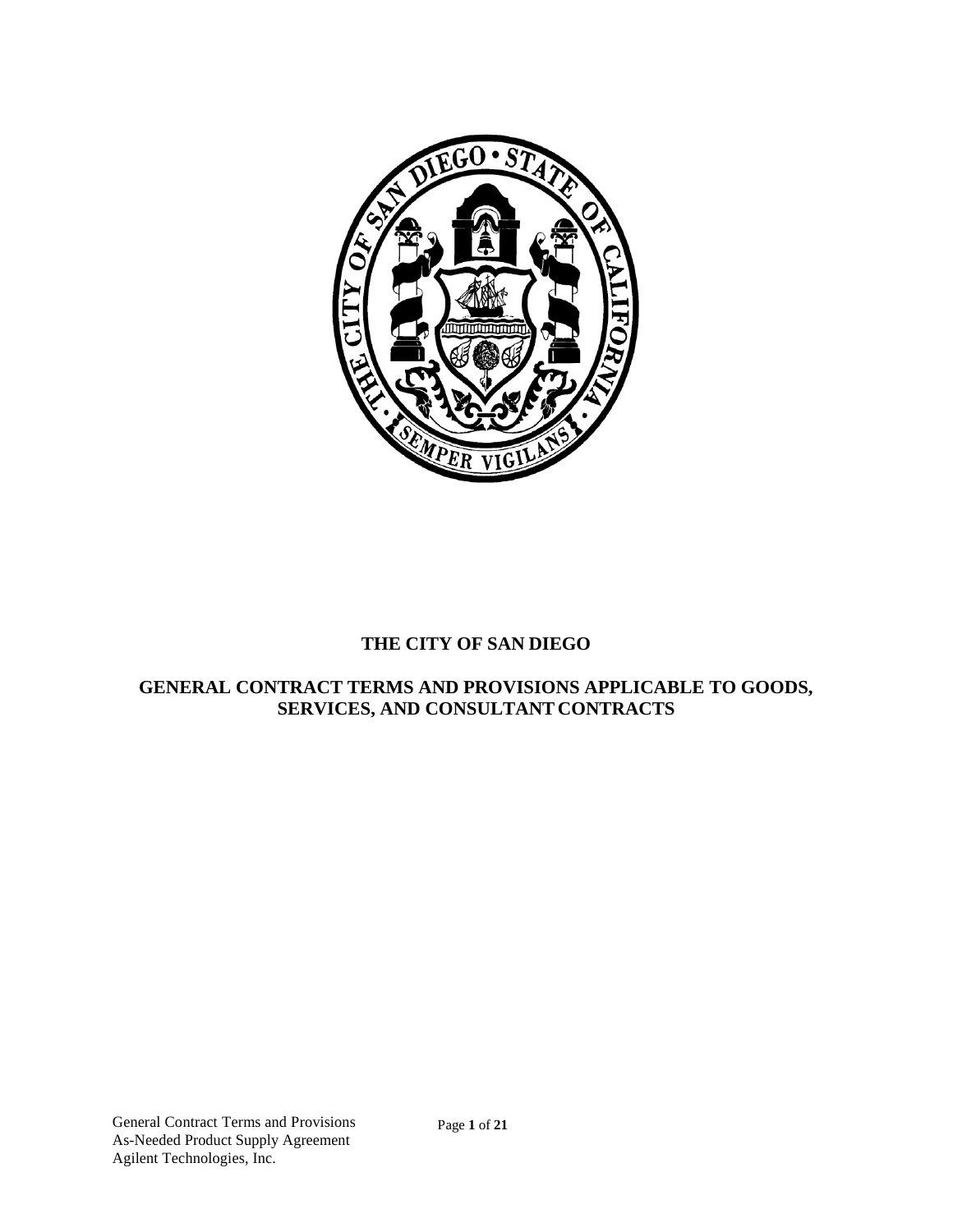## **ARTICLE I SCOPE AND TERM OF CONTRACT**

**1.1 Scope of Contract.** The scope of contract between the City and a provider of goods and/or services (Contractor) is described in the Contract Documents. The Contract Documents are comprised of the Request for Proposal, Invitation to Bid, or other solicitation document (Solicitation); the successful bid or proposal; the letter awarding the contract to Contractor; the City's written acceptance of exceptions or clarifications to the Solicitation, if any; and these General Contract Terms and Provisions.

**1.2 Effective Date.** A contract between the City and Contractor (Contract) is effective on the last date that the contract is signed by the parties and approved by the City Attorney in accordance with Charter section 40. Unless otherwise terminated, this Contract is effective until it is completed or as otherwise agreed upon in writing by the parties, whichever is the earliest. A Contract term cannot exceed five (5) years unless approved by the City Council by ordinance.

**1.3 Contract Extension.** The City may, in its sole discretion, unilaterally exercise an option to extend the Contract as described in the Contract Documents. In addition, the City may, in its sole discretion, unilaterally extend the Contract on a month-to-month basis following contract expiration if authorized under Charter section 99 and the Contract Documents. Contractorshall not increase its pricing in excess of the percentage increase described in the Contract.

# **ARTICLE II CONTRACT ADMINISTRATOR**

**2.1 Contract Administrator.** The Purchasing Agent or designee is the Contract Administrator for purposes of this Contract, and has the responsibilities described in this Contract, in the San Diego Charter, and in Chapter 2, Article 2, Divisions 5, 30, and 32.

**2.1.1 Contractor Performance Evaluations.** The Contract Administrator will evaluate Contractor's performance as often as the Contract Administrator deems necessary throughout the term of the contract. This evaluation will be based on criteria including the quality of goods or services, the timeliness of performance, and adherence to applicable laws, including prevailing wage and living wage. City will provide Contractors who receive an unsatisfactory rating with a copy of the evaluation and an opportunity to respond. City may consider final evaluations, including Contractor's response, in evaluating future proposals and bids for contract award.

**2.2 Notices.** Unless otherwise specified, in all cases where written notice is required under this Contract, service shall be deemed sufficient if the notice is personally delivered or deposited in the United States mail, with first class postage paid, attention to the Purchasing Agent and Contractor as applicable. Proper notice is effective on the date of personal delivery or five (5) days after deposit in a United States postal mailbox unless provided otherwise in the Contract.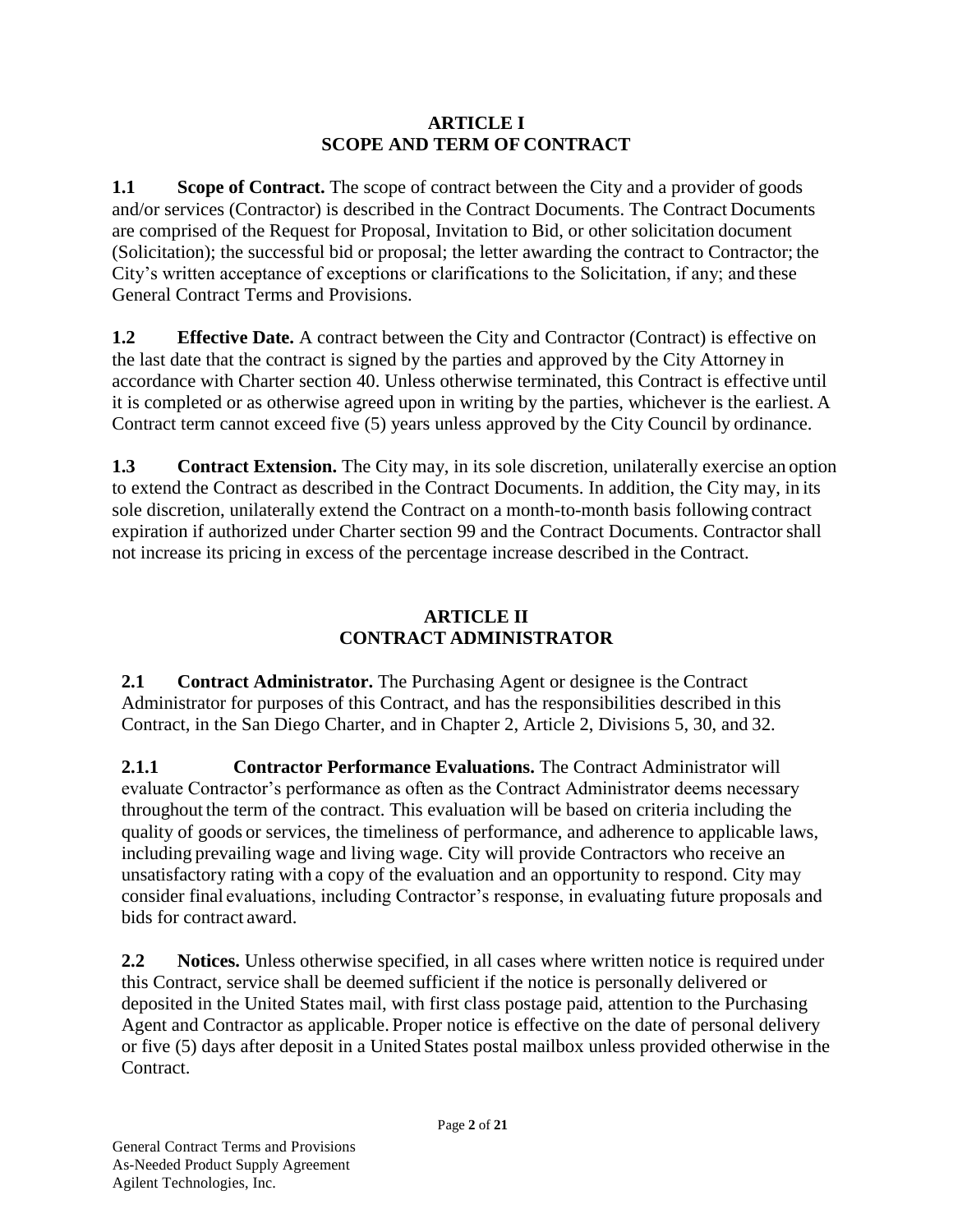Notices to the City shall be sent to:

Purchasing Agent City of San Diego, Purchasing and Contracting Division 1200 3rd Avenue, Suite 200 San Diego, CA 92101-4195

Notices to the Contractor shall be sent to:

Agilent Technologies, Inc. 2850 Centerville Road Wilmington, DE 19808-1610 Attn: Contract Administration

## **ARTICLE III COMPENSATION**

**3.1 Manner of Payment**. Contractor will be paid net thirty (30) days from the date of invoice for goods and/or services provided in accordance with the terms and provisions specified in the Contract

## **3.2 Invoices.**

**3.2.1 Invoice Detail.** Contractor's invoice must be on Contractor's stationary with Contractor's name, address, and remittance address if different. Contractor's invoice must have a date, an invoice number, a purchase order number, a description of the goods or services provided, and an amount due.

**3.2.2 Service Contracts**. Contractor must submit invoices for services to City by the  $10<sup>th</sup>$  of the month following the month in which Contractor provided services. Invoices must include the address of the location where services were performed and the dates in which services were provided.

**3.2.3 Goods Contracts.** Contractor must submit invoices for goods to City within seven days of the shipment. Invoices must describe the goods provided.

**3.2.4 Parts Contracts.** Contractor must submit invoices for parts to City within seven calendar (7) days of the date the parts are shipped. Invoices must include the manufacturer of the part, manufacturer's published list price, percentage discount applied in accordance with Pricing Page(s), the net price to City, and an item description, quantity, and extension.

**3.2.5 Extraordinary Work.** City will not pay Contractor for extraordinary work unless Contractor receives prior written authorization from the Contract Administrator. Failure to do so will result in payment being withheld for services. If approved, Contractor will include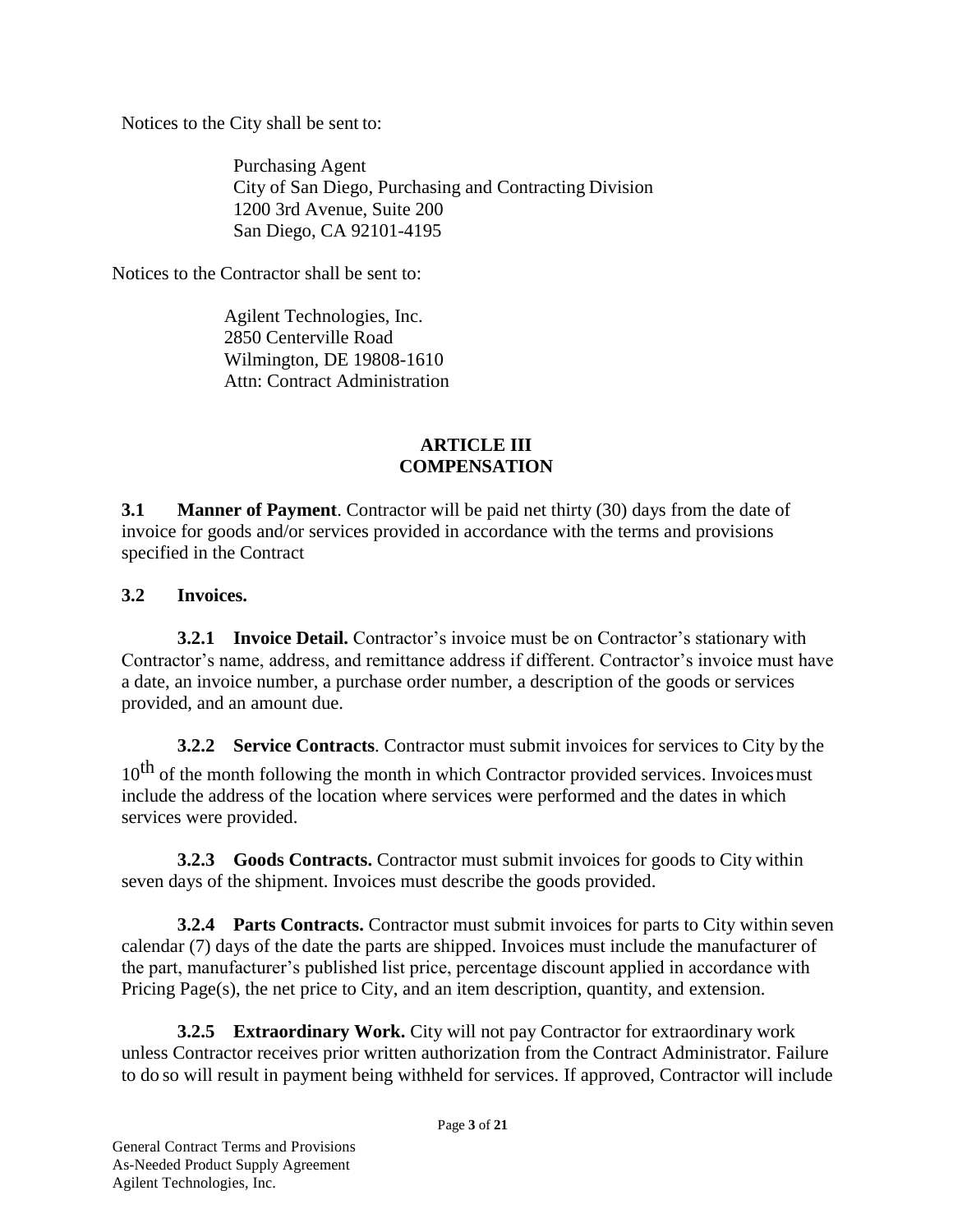an invoice that describes the work performed and the location where the work was performed, and a copy of the Contract Administrator's written authorization.

# **3.2.6 Reserved.**

**3.2.6.1 Reserved.**

**3.2.6.2 Reserved.**

**3.3 Annual Appropriation of Funds.** Contractor acknowledges that the Contract term may extend over multiple City fiscal years, and that work and compensation under this Contract is contingent on the City Council appropriating funding for and authorizing such work and compensation for those fiscal years. This Contract may be terminated at the end of the fiscal year for which sufficient funding is not appropriated and authorized. City is not obligated to pay Contractor for any amounts not duly appropriated and authorized by City Council.

**3.4 Price Adjustments.** Based on Contractor's written request and justification, the City may approve an increase in unit prices on Contractor's pricing pages consistent with the amount requested in the justification. Contractor must provide such written request and justification no less than sixty days before the date in which City may exercise the option to renew the contract, or sixty days before the anniversary date of the Contract. Justification in support of the written request must include a description of the basis for the adjustment, the proposed effective date and reasons for said date, and the amount of the adjustment requested with documentation to support the requested change. City's approval of this request must be in writing.

# **ARTICLE IV SUSPENSION AND TERMINATION**

**4.1 City's Right to Suspend for Convenience.** City may suspend all or any portion of Contractor's performance under this Contract at its sole option and for its convenience for a reasonable period of time not to exceed six (6) months. City must first give ten (10) days' written notice to Contractor of such suspension. City will pay to Contractor a sum equivalent to the price of the goods and/or services in accordance with Attachment A, that are satisfactorily delivered up to the date of suspension. City may rescind the suspension prior to or at six (6) months by providing Contractor with written notice of the rescission, at which time Contractor would be required to resume performance in compliance with the terms and provisions of this Contract. Contractor will be entitled to an extension of time to complete performance under the Contract equal to the length of the suspension unless otherwise agreed to in writing by the Parties.

**4.2 City's Right to Terminate for Convenience.** City may, at its sole option and for its convenience, terminate all or any portion of this Contract by giving ninety (90) days written notice of such termination to Contractor. The termination of the Contract shall be effective upon receipt of the notice by Contractor. After termination of all or any portion of the Contract, Contractor shall: (1) immediately discontinue all affected performance (unless the notice directs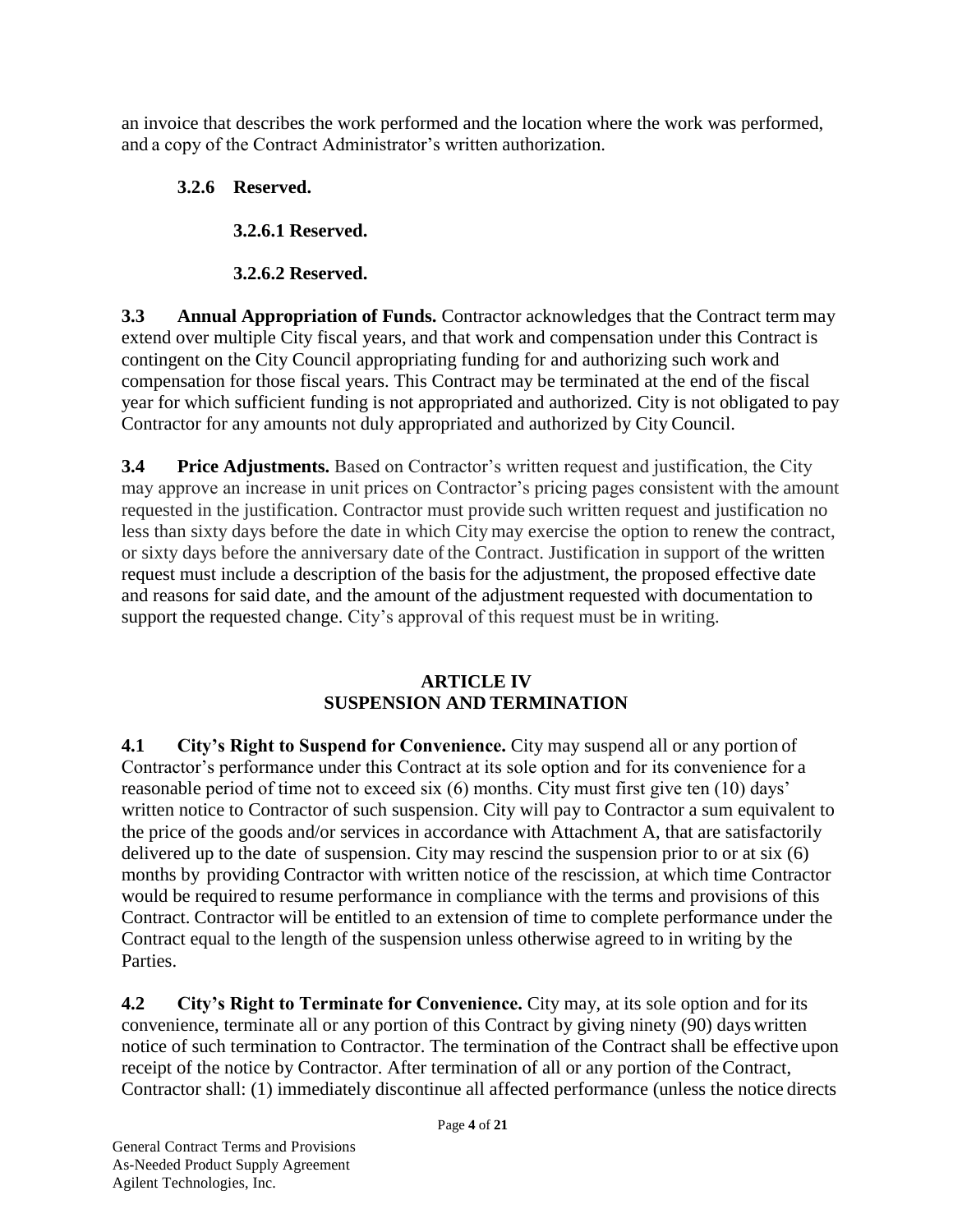otherwise); and (2) complete any and all additional work necessary for the orderly filing of documents and closing of Contractor's affected performance under the Contract. After filing of documents and completion of performance, Contractor shall deliver to City all data, drawings, specifications, reports, estimates, summaries, and such other information and materials created or received by Contractor in performing this Contract, whether completed or in process. By accepting payment for completion, filing, and delivering documents as called for in this section, Contractor discharges City of all of City's payment obligations and liabilities under this Contract with regard to the affected performance.

**4.3 City's Right to Terminate for Default.** Contractor's failure to satisfactorily perform any obligation required by this Contract constitutes a default. Examples of default include a determination by City that Contractor has: (1) failed to deliver goods and/or perform the services of the required quality or within the time specified; (2) failed to perform any of the obligations of this Contract; and (3) failed to make sufficient progress in performance which may jeopardize full performance. Contractor shall not be deemed in breach for a failure to perform an obligation, if the failure was caused by an event set out in Section 5.5.1 of this Agreement.

**4.3.1** If Contractor fails to satisfactorily cure a default within thirty (30) calendar days of receiving written notice from City specifying the nature of the default, City may immediately cancel and/or terminate this Contract, and terminate each and every right of Contractor, and any person claiming any rights by or through Contractor under this Contract.

**4.3.2** If City terminates this Contract, in whole or in part, City may procure, upon such terms and in such manner as the Purchasing Agent may deem appropriate, equivalent goods or services and Contractor shall be liable to City for any excess costs. Contractor shall also continue performance to the extent not terminated.

**4.4 Contractor's Right to Terminate for Default.** This Contract, an order or a service agreement may be terminated immediately upon notice in writing (a) by Contractor for cause, unless the City cures the breach within thirty (30) days of written notice of such breach or (b) if City fails to pay any sums due as specified in Section 3.1 above. Upon termination the City will pay Contractor for all goods and services delivered and charges and expenses incurred by Contractor up to the date of termination. If the sum of such amounts is less than any advance payment received by Contractor, Contractor will refund the difference within thirty (30) days of receipt of an invoice from the City.

**4.5 Termination for Bankruptcy or Assignment for the Benefit of Creditors.** If either party files a voluntary or involuntary petition in bankruptcy, is adjudicated bankrupt, or makes a general assignment for the benefit of creditors, the other party may at its option and without further notice to, or demand, terminate this Contract immediately.

# **4.6 Contractor's Right to Payment Following Contract Termination.**

**4.6.1 Termination for Convenience.** If the termination is for the convenience of City an equitable adjustment in the Contract price shall be made. No amount shall be allowed for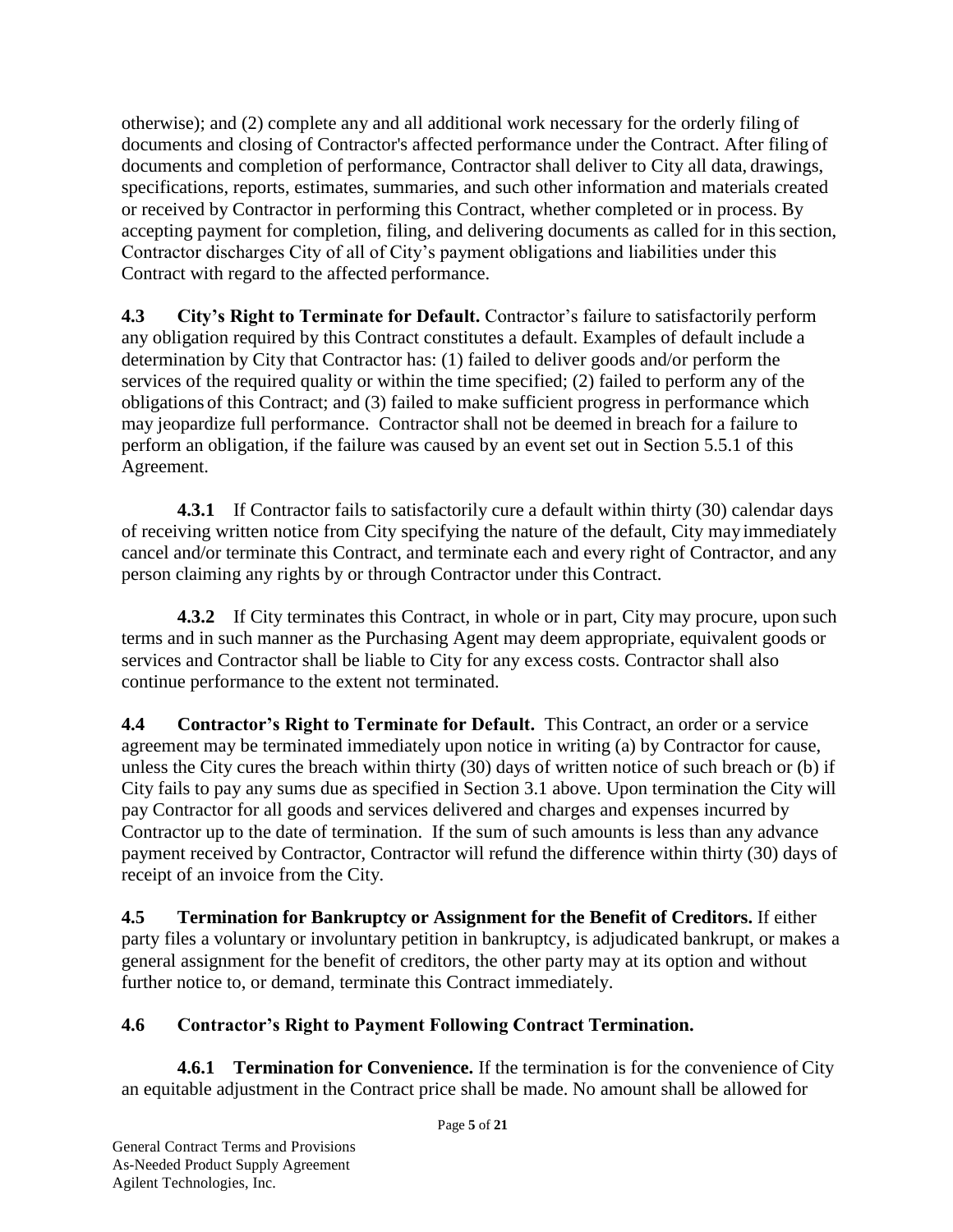anticipated profit on unperformed services. The City will be responsible for payment of all goods and Services delivered prior to the effective date of the termination. All unshipped orders may be cancelled by Contractor in its sole discretion.

**4.6.2 Termination for Default.** If, after City gives notice of termination for failure to fulfill Contract obligations to Contractor, it is determined that Contractor had not so failed, the termination shall be deemed to have been effected for the convenience of City. In such event, adjustment in the Contract price shall be made as provided in Section 4.3.2. City's rights and remedies are in addition to any other rights and remedies provided by law or under this Contract.

**4.7 Remedies Cumulative.** The parties remedies are cumulative and are not intended to be exclusive of any other remedies or means of redress to which a party may be lawfully entitled in case of any breach or threatened breach of any provision of this Contract.

# **ARTICLE V ADDITIONAL CONTRACTOR OBLIGATIONS**

**5.1 Inspection and Acceptance.** The City will inspect and accept goods provided under this Contract at the shipment destination unless specified otherwise. For Products with installation included in the purchase price, acceptance occurs when the Product passes Contractor's installation and test procedures, and City verifies performance of instrumentation in its intended application. For Products without installation included in the purchase price, acceptance occurs upon delivery. If the City department schedules or delays installation by Contractor more than thirty (30) days after delivery, acceptance of the Product will occur on the thirty-first (31<sup>st</sup>) day after delivery.

**5.2 Responsibility for Lost or Damaged Shipments.** Contractor bears the risk of loss or damage to goods prior to the time of their receipt and acceptance by City. City has no obligation to accept damaged shipments and reserves the right to return damaged goods, at Contractor's sole expense, even if the damage was not apparent or discovered until after receipt.

**5.3 Responsibility for Damages.** Contractor is responsible for all damage that occurs as a result of Contractor's fault or negligence or that of its' employees, agents, or representativesin connection with the performance of this Contract. Contractor shall immediately report any such damage to people and/or property to the Contract Administrator.

**5.4 Delivery.** Delivery shall be made on the delivery day specified in the Contract Documents. The City, in its sole discretion, may extend the time for delivery. The City may order, in writing, the suspension, delay or interruption of delivery of goods and/or services.

**5.5 Delay.** Unless otherwise specified herein, time is of the essence for each and every provision of the Contract. Contractor must immediately notify City in writing if there is, or it is anticipated that there will be, a delay in performance. The written notice must explain the cause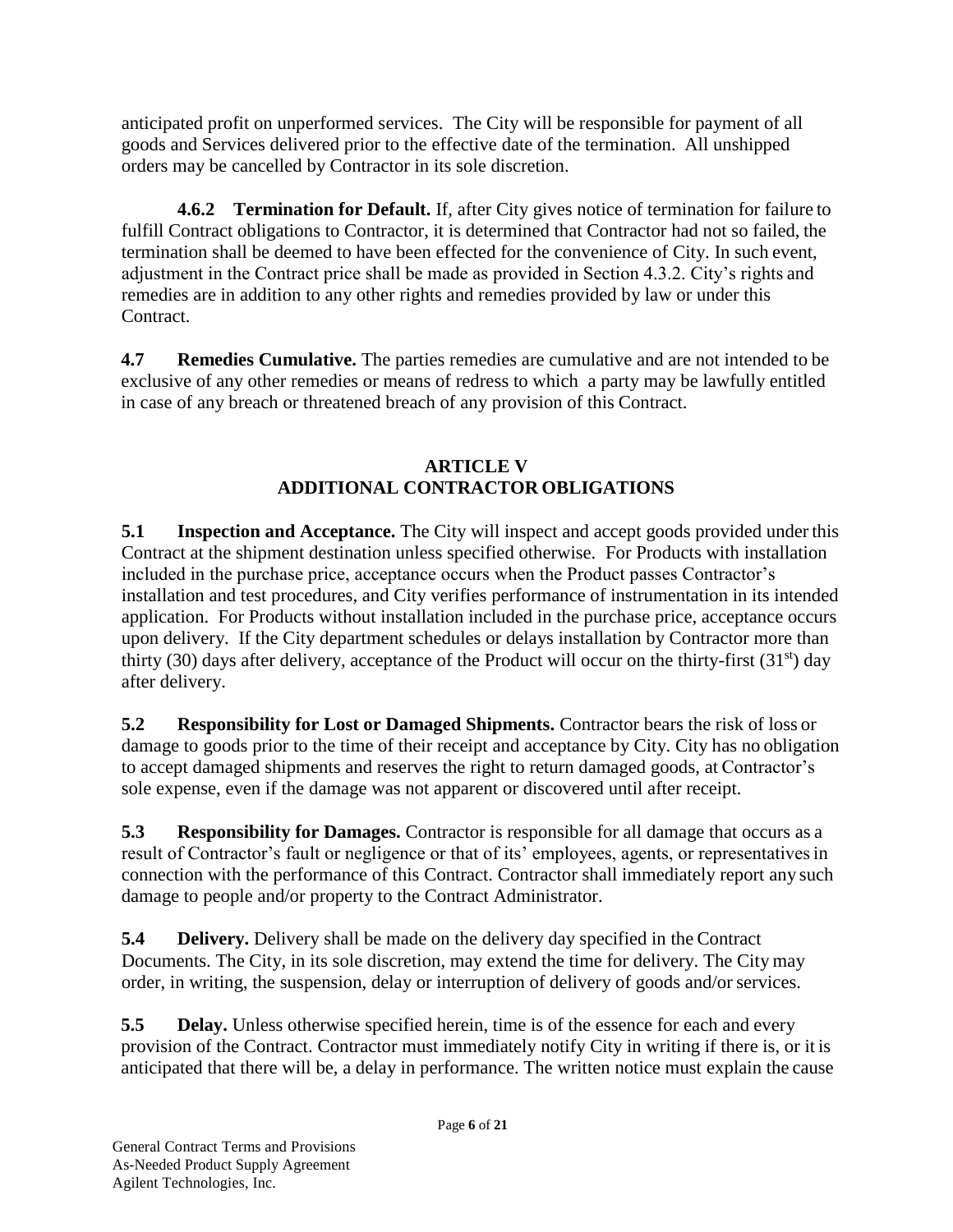for the delay and provide a reasonable estimate of the length of the delay. City may terminate this Contract as provided herein if City, in its sole discretion, determines the delay is material.

**5.5.1** If a delay in performance is caused by any unforeseen event(s) beyond the control of the parties, City may allow Contractor to a reasonable extension of time to complete performance, but Contractor will not be entitled to damages or additional compensation. Any such extension of time must be approved in writing by City. The following conditions may constitute such a delay: war; changes in law or government regulation; labor disputes; strikes; fires, floods, adverse weather or other similar condition of the elements necessitating cessation of the performance; inability to obtain materials, equipment or labor; or other specific reasons agreed to between City and Contractor. This provision does not apply to a delay caused by Contractor's acts or omissions. Contractor is not entitled to an extension of time to perform if a delay is caused by Contractor's inability to obtain materials, equipment, or labor unless City has received, in a timely manner, documentary proof satisfactory to City of Contractor's inability to obtain materials, equipment, or labor, in which case City's approval must be in writing.

**5.6 Restrictions and Regulations Requiring Contract Modification.** Contractorshall immediately notify City in writing of any regulations or restrictions that may or willrequire Contractor to alter the material, quality, workmanship, or performance of the goods and/or services to be provided. City reserves the right to accept any such alteration, including any resulting reasonable price adjustments, or to cancel the Contract at no expense to the City.

**5.7 Warranties.** All goods and/or services provided under the Contract are warranted by Contractor for twelve (12) months from the date of acceptance except for consumables products which are warranted for ninety (90) days from the date of acceptance.

**5.7.1** Contractor warrants the hardware Product against defects in materials and workmanship and that the Product will conform to Specifications. Contractor warrants that Contractor owned standard Software substantially conforms to Specifications.

**5.7.2** If Contractor receives notice of a defect or non-conformance during the warranty period, Contractor will, at its option, repair or replace the affected Product. City will pay shipping expenses for return of such Product to Contractor. Contractor will pay expenses for shipment of the repaired or replacement Product.

**5.7.3** The warranties in these terms are exclusive, and no other warranty, whether written or oral, is expressed or implied. Contractor specifically disclaims the implied warranties of merchantability, fitness for a particular purpose and non-infringement.

**5.8** Industry Standards. Contractor shall provide goods and/or services acceptable to City in strict conformance with the Contract. Contractor shall also provide goods and/or services in accordance with the standards customarily adhered to by an experienced and competent provider of the goods and/or services called for under this Contract using the degree of care and skill ordinarily exercised by reputable providers of such goods and/or services. Where approval by City, the Mayor, or other representative of City is required, it is understood to be general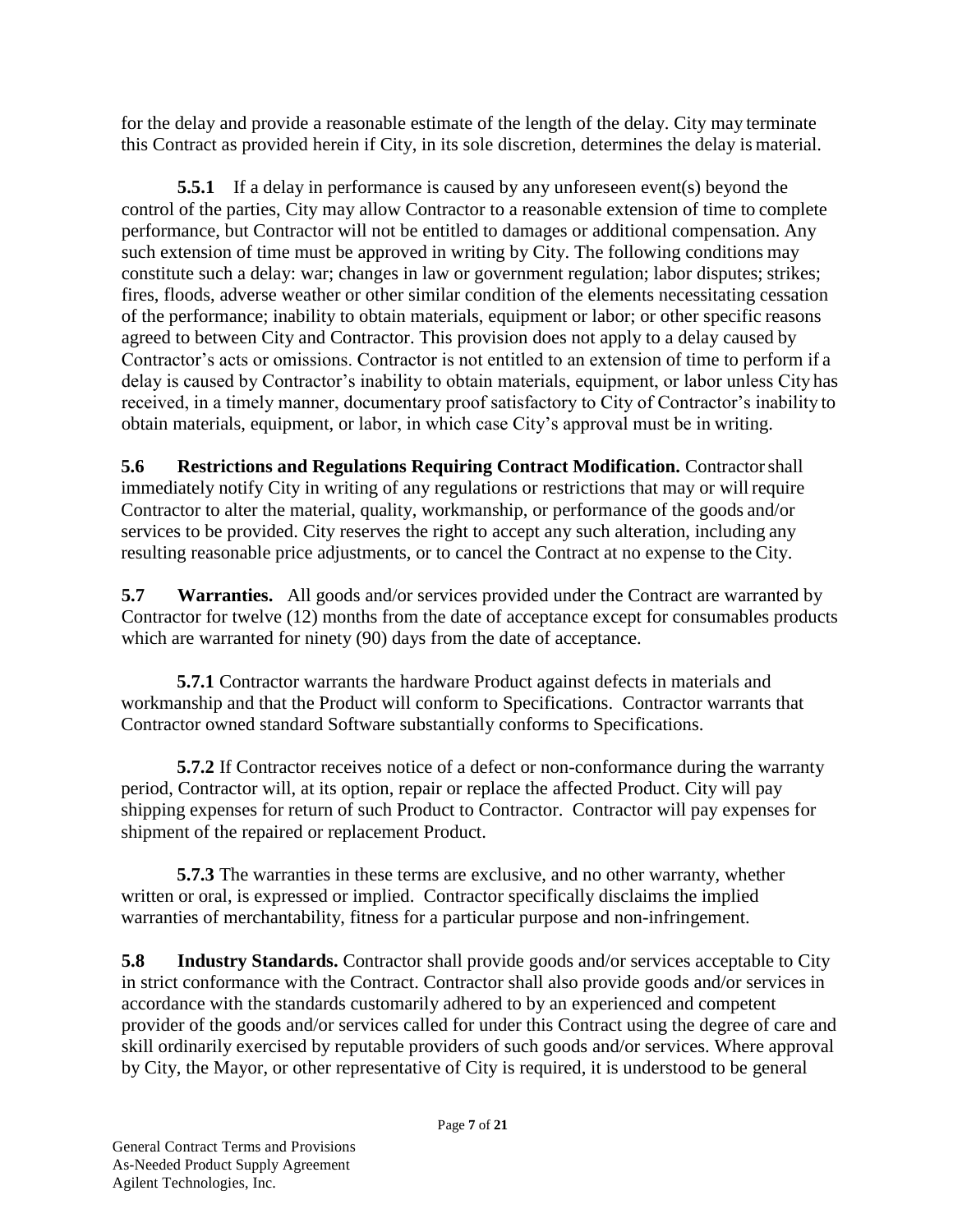approval only and does not relieve Contractor of responsibility for complying with all applicable laws, codes, policies, regulations, and good business practices.

**5.9 Records Retention and Examination.** Contractor shall retain, protect, and maintain in an accessible location all records and documents, including paper, electronic, and computer records, relating to this Contract for five (5) years after receipt of final payment by City under this Contract. Contractor shall make all such records and documents ("Records") available for inspection, copying, or other reproduction, and auditing by authorized representatives of City, including the Purchasing Agent or designee upon thirty (30) days advance written notice. Contractor shall make available all requested data and records at reasonable locations within City or County of San Diego at any time during normal business hours, and as often as City deems necessary. If records are not made available within the City or County of San Diego, Contractor shall pay City's travel costs to the location where the records are maintained and shall pay for all related travel expenses. Failure to make requested records available for inspection, copying, or other reproduction, or auditing by the date requested may result in termination of the Contract. Contractor must include this provision in allsubcontracts made in connection with this Contract.

**5.9.1** Contractor shall maintain records of all subcontracts entered into with all firms, all project invoices received from Subcontractors and Suppliers, all purchases of materials and services from Suppliers, and all joint venture participation. Records shall show name, telephone number including area code, and business address of each Subcontractor and Supplier, and joint venture partner, and the total amount actually paid to each firm. Project relevant records, regardless of tier, may be periodically reviewed by the City.

**5.10 Quality Assurance Meetings.** Upon City's request, Contractor shall schedule one or more quality assurance meetings with City's Contract Administrator to discuss Contractor's performance. If requested, Contractor shall schedule the first quality assurance meeting no later than eight (8) weeks from the date of commencement of work under the Contract. At the quality assurance meeting(s), City's Contract Administrator will provide Contractor with feedback, will note any deficiencies in Contract performance, and provide Contractor with an opportunity to address and correct such deficiencies. The total number of quality assurance meetings that may be required by City will depend upon Contractor's performance.

**5.11 Duty to Cooperate with Auditor.** The City Auditor may, in his sole discretion, at no cost to the City, and for purposes of performing his responsibilities under Charter section 39.2, review Contractor's records to confirm contract compliance. Contractor shall make reasonable efforts to cooperate with Auditor's requests.

**5.12 Safety Data Sheets.** If specified by City in the solicitation or otherwise required by this Contract, Contractor must send with each shipment one (1) copy of the Safety Data Sheet (SDS) for each item shipped. Failure to comply with this procedure will be cause for immediate termination of the Contract for violation of safety procedures.

# **5.13 Reserved.**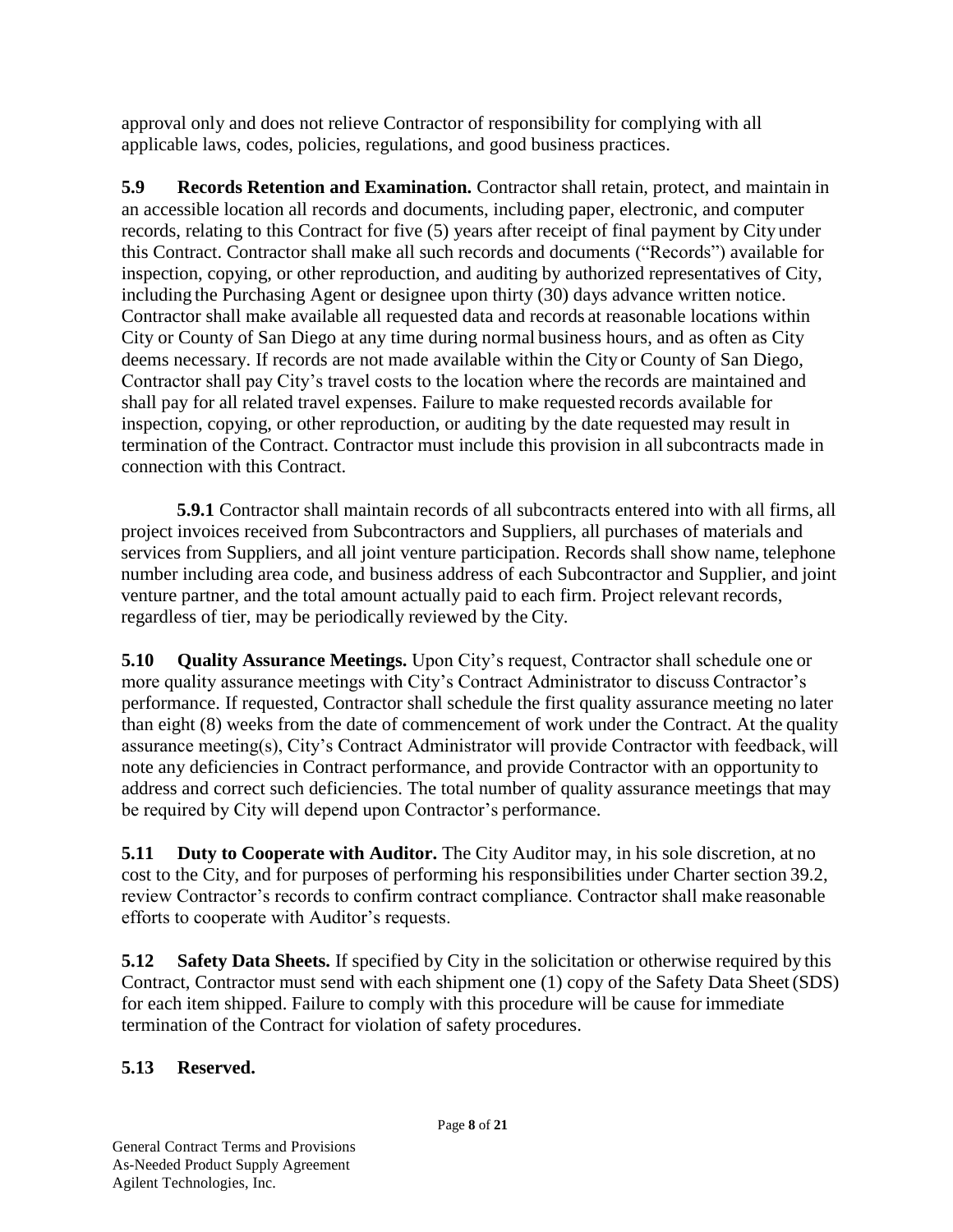**5.13.1 Criminal Background Certification.** Contractor certifies that all employees performing services on this Contract have had a criminal background check and that said employees are clear of any sexual and drug related convictions. Contractor further certifies that all employees hired by Contractor or a subcontractor in connection with this Contract shall be free from any felony convictions.

**5.13.2 Photo Identification Badge.** Contractor shall provide a company photo identification badge to any individual assigned by Contractor or subcontractor to perform services or deliver goods on City premises. Such badge must be worn at all times while on City premises. City reserves the right to require Contractor to pay fingerprinting fees for personnel assigned to work in sensitive areas.

**5.14 Standards of Conduct.** Contractor is responsible for maintaining standards of employee competence, conduct, courtesy, appearance, honesty, and integrity satisfactory to the City.

**5.14.1 Supervision.** Contractor shall provide adequate and competent supervision at all times during the Contract term. Contractor shall be readily available to meet with the City. Contractor shall provide the telephone numbers where its representative(s) can be reached.

**5.14.2 City Premises.** Contractor's employees and agents shall comply with all City rules and regulations while on City premises.

**5.14.3 Removal of Employees.** City may request Contractor immediately remove from assignment to the City any employee found unfit to perform duties at the City. Contractor shall comply with all such requests.

**5.15 Licenses and Permits.** Contractor shall, without additional expense to the City, be responsible for obtaining any necessary licenses, permits, certifications, accreditations, fees and approvals for complying with any federal, state, county, municipal, and other laws, codes, and regulations applicable to Contract performance. This includes, but is not limited to, any laws or regulations requiring the use of licensed contractors to perform parts of the work.

**5.16 Contractor and Subcontractor Registration Requirements.** Prior to the award of the Contract or Task Order, Contractor and Contractor's subcontractors and suppliers must register with the City's web-based vendor registration and bid management system. The City maynot award the Contract until registration of all subcontractors and suppliers is complete. In the event this requirement is not met within the time frame specified by the City, the City reserves the right to rescind the Contract award and to make the award to the next responsive and responsible proposer of bidder.

# **ARTICLE VI INTELLECTUAL PROPERTY RIGHTS**

**6.1 Rights in Data.** Except for Contractor Works, as defined in Section 6.3, if, in connection with the services performed under this Contract, Contractor or its employees,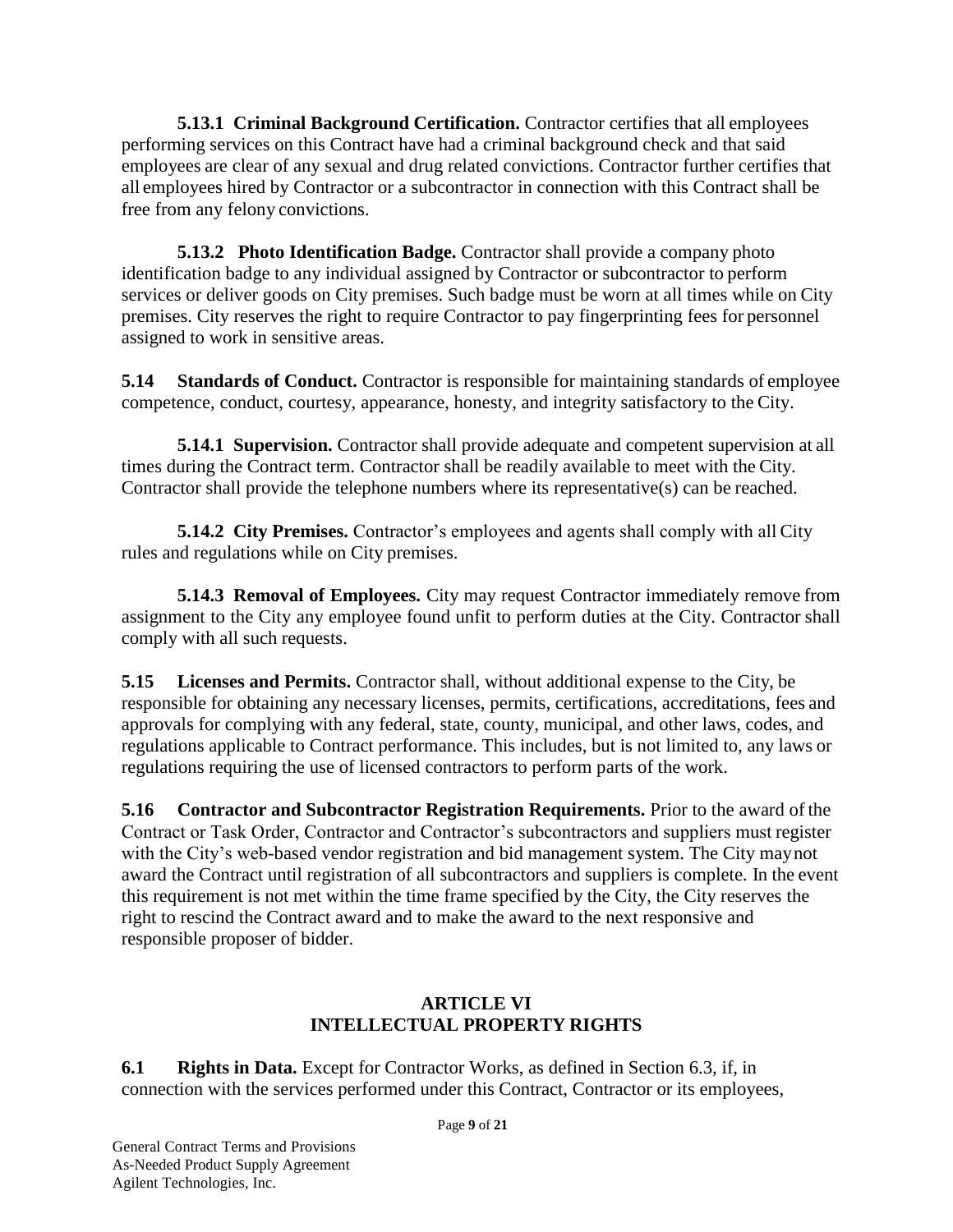agents, or subcontractors, create artwork, audio recordings, blueprints, designs, diagrams, documentation, photographs, plans, reports, software, source code, specifications, surveys, system designs, video recordings, or any other original works of authorship, whether written or readable by machine (Deliverable Materials), all rights of Contractor or its subcontractors in the Deliverable Materials, including, but not limited to publication, and registration of copyrights, and trademarks in the Deliverable Materials, are the sole property of City. Contractor, including its employees, agents, and subcontractors, may not use any Deliverable Material for purposes unrelated to Contractor's work on behalf of the City without prior written consent of City.

Contractor may not publish or reproduce any Deliverable Materials, for purposes unrelated to Contractor's work on behalf of the City, without the prior written consent of the City.

**6. 2 Intellectual Property Rights Assignment.** Except for Contractor Works, as defined in Section 6.3, for no additional compensation,Contractor hereby assigns to City all of Contractor's rights, title, and interest in and to the content of the Deliverable Materials created by Contractor or its employees, agents, or subcontractors, including copyrights, in connection with the services performed under this Contract. Contractor shall promptly execute and deliver, and shall cause its employees, agents, and subcontractorsto promptly execute and deliver, upon request by the City or any of its successors or assigns at any time and without further compensation of any kind, any power of attorney, assignment, application for copyright, patent, trademark or other intellectual property right protection, or other papers or instruments which may be necessary or desirable to fully secure, perfect or otherwise protect to or for the City, its successors and assigns, all right, title and interest in and to the content of the Deliverable Materials. Contractor also shall cooperate and assist in the prosecution of any action or opposition proceeding involving such intellectual property rights and any adjudication of those rights.

**6. 3 Contractor Works.** Contractor Works means tangible and intangible information and material that: (a) had already been conceived, invented, created, developed or acquired by Contractor prior to the effective date of this Contract; or (b) were conceived, invented, created, or developed by Contractor after the effective date of this Contract. All Contractor Works, and all modifications or derivatives of such Contractor Works, including all copyrights, patents, trade secrets, trademarks, and other intellectual property rights, title, and interest in or pertaining to the Products and services delivered to the City, shall be owned solely and exclusively by Contractor.

## **6. 4 Reserved.**

**6. 5 Intellectual Property Warranty and Indemnification.** Contractor represents and warrants that any materials or deliverables, including all Deliverable Materials, provided under this Contract are either original, or not encumbered, and do not infringe upon the copyright, trademark, patent or other intellectual property rights of any third party, or are in the public domain. If Deliverable Materials provided hereunder become the subject of a claim, suit or allegation of copyright, trademark or patent infringement, City shall have the right, in its sole discretion, to require Contractor to produce, at Contractor's own expense, new non-infringing materials, deliverables or works as a means of remedying any claim of infringement in addition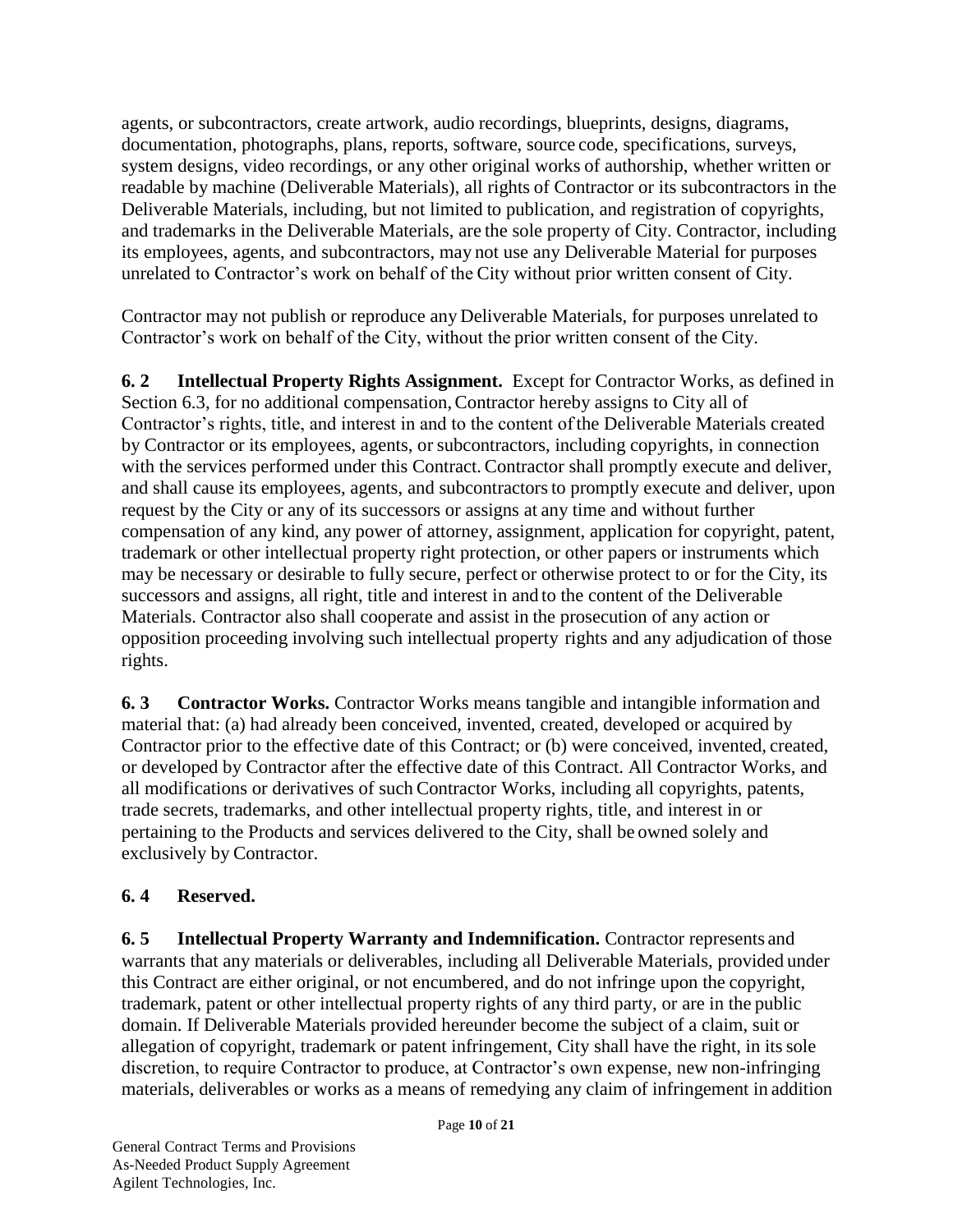to any other remedy available to the City under law or equity. Contractor further agreesto indemnify, defend, and hold harmless the City, its officers, employees and agents from and against any and all claims, actions, costs, judgments or damages, of any type, alleging or threatening that any Deliverable Materials, supplies, equipment, services or works provided under this contract infringe the copyright, trademark, patent or other intellectual property or proprietary rights of any third party (Third Party Claim of Infringement). If a Third PartyClaim of Infringement is threatened or made before Contractor receives payment under this Contract, City shall be entitled, upon written notice to Contractor, to withhold some or all of such payment.

**6.6 Software Licensing.** Contractor represents and warrants that the software, if any, as delivered to City, does not contain any program code, virus, worm, trap door, back door, time or clock that would erase data or programming or otherwise cause the software to become inoperable, inaccessible, or incapable of being used in accordance with its user manuals, either automatically, upon the occurrence of licensor-selected conditions or manually on command. Contractor further represents and warrants that all third party software, delivered to City or used by Contractor in the performance of the Contract, is fully licensed by the appropriate licensor.

**6.7 Publication.** Contractor may not publish or reproduce any Deliverable Materials, for purposes unrelated to Contractor's work on behalf of the City without prior written consent from the City.

**6.8 Royalties, Licenses, and Patents.** Unless otherwise specified, Contractor shall pay all royalties, license, and patent fees associated with the goods that are the subject of this solicitation. Contractor warrants that the goods, materials, supplies, and equipment to be supplied do not infringe upon any patent, trademark, or copyright, and further agrees to defend any and all suits, actions and claims for infringement that are brought against the City, and to defend, indemnify and hold harmless the City, its elected officials, officers, and employees from all liability, loss and damages, whether general, exemplary or punitive, suffered as a result of any actual or claimed infringement asserted against the City, Contractor, or those furnishing goods, materials, supplies, or equipment to Contractor under the Contract.

# **ARTICLE VII INDEMNIFICATION AND INSURANCE**

**7.1 Indemnification.** To the fullest extent permitted by law, Contractor shall defend (with legal counsel reasonably acceptable to City), indemnify, protect, and hold harmless City and its elected officials, officers, employees, agents, and representatives (Indemnified Parties) from and against any and all third party claims, losses, costs, damages, injuries (including, without limitation, injury to or death of an employee of Contractor or its subcontractors), expense, and liability of every kind, nature and description (including, without limitation, court costs, and litigation expenses and fees of expert consultants or expert witnesses incurred in connection therewith and costs of investigation) that arise out of, pertain to, or relate to, directly or indirectly, in whole or in part, any goods provided or performance of services under this Contract by Contractor, any subcontractor, anyone directly or indirectly employed by either of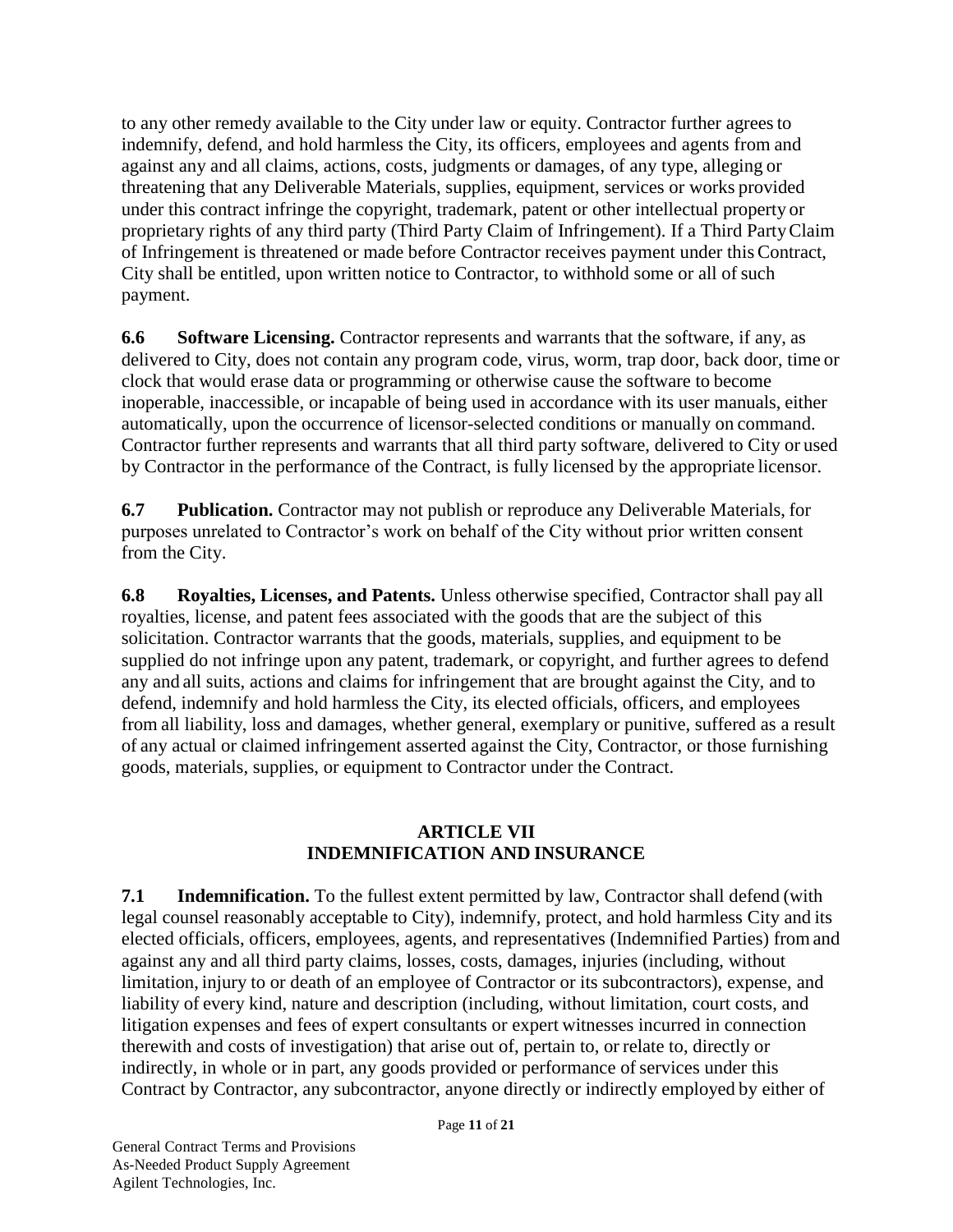them, or anyone that either of them control. Contractor's duty to defend, indemnify, protect and hold harmless shall not include any claims or liabilities arising from the sole negligence or willful misconduct of the Indemnified Parties.

**7.2 Limitation of Liability and Remedies.** In no event will Contractor, its subcontractors or suppliers be liable for special, incidental, indirect or consequential damages (including downtime costs, loss of data, restoration costs, or lost profits) regardless of whether such claims are based on contract, tort, warranty or any other legal theory, even if advised of the possibility of such damages. This exclusion is independent of any remedy set forth in this Contract. The limitations set forth above will not apply to infringement claims under Section 6.5 or to damages for bodily injury or death. The remedies in this Contract are Customer's sole and exclusive remedies.

**7.3 Insurance.** Contractor shall procure and maintain for the duration of the contract insurance against claims for injuries to persons or damages to property which may arise from or in connection with the performance of the work hereunder and the results of that work by Contractor, his agents, representatives, employees or subcontractors.

Contractor shall provide, at a minimum, the following:

**7.3.1 Commercial General Liability.** Insurance Services Office Form CG 00 01 covering CGL on an "occurrence" basis, including products and completed operations, property damage, bodily injury, and personal and advertising injury with limits no less than \$1,000,000 per occurrence. If a general aggregate limit applies, either the general aggregate limit shall apply separately to this project/location (ISO CG 25 03 or 25 04) or the general aggregate limit shall be twice the required occurrence limit.

**7.3.2 Commercial Automobile Liability.** Insurance Services Office Form Number CA 0001 covering Code 1 (any auto) or, if Contractor has no owned autos, Code 8 (hired) and 9 (non-owned), with limit no less than \$1,000,000 per accident for bodily injury and property damage.

**7.3.3 Workers' Compensation.** Insurance as required by the State of California, with Statutory Limits, and Employer's Liability Insurance with limit of no less than \$1,000,000 per accident for bodily injury or disease.

**7.3.4 Professional Liability (Errors and Omissions).** For consultant contracts, insurance appropriate to Consultant's profession, with limit no less than \$1,000,000 per occurrence or claim, \$2,000,000 aggregate.

If Contractor maintains broader coverage and/or higher limits than the minimums shown above, City requires and shall be entitled to the broader coverage and/or the higher limits maintained by Contractor. Any available insurance proceeds in excess of the specified minimum limits of insurance and coverage shall be available to City.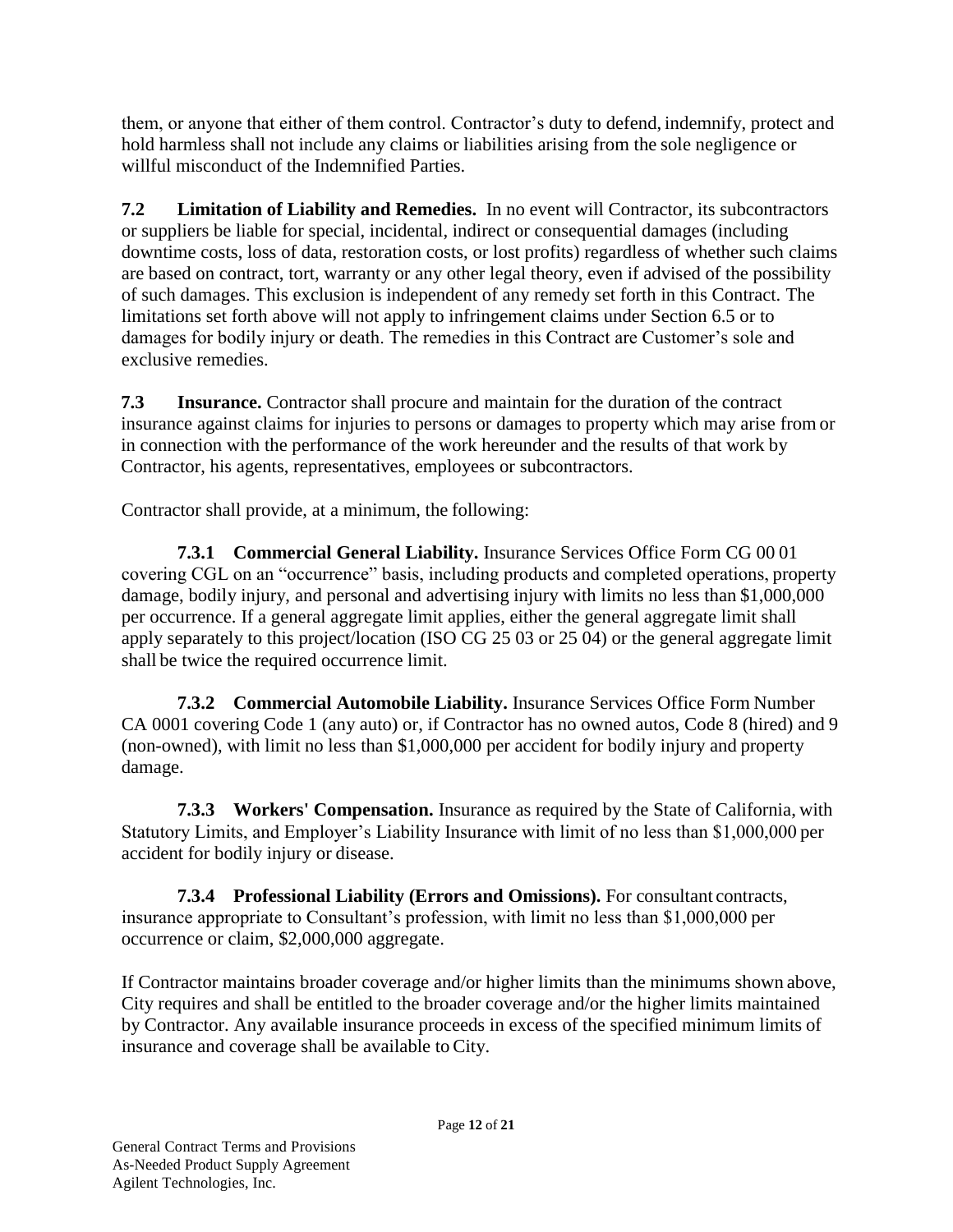**7.3.5 Other Insurance Provisions.** The insurance policies are to contain, or be endorsed to contain, the following provisions:

**7.3.5.1 Additional Insured Status.** The City, its officers, officials, employees, and volunteers are to be covered as additional insureds on the CGL policy with respect to liability arising out of work or operations performed by or on behalf of Contractor including materials, parts, or equipment furnished in connection with such work or operations. General liability coverage can be provided in the form of an endorsement to Contractor's insurance (at least as broad as ISO Form CG 20 10 11 85 or if not available, through the addition of both CG 20 10, CG 20 26, CG 20 33, or CG 20 38; and CG 20 37 if a later edition is used).

**7.3.5.2 Primary Coverage.** For any claims related to this contract, Contractor's insurance coverage shall be primary coverage at least as broad as ISO CG 20 01 04 13 as respects the City, its officers, officials, employees, and volunteers. Any insurance orselfinsurance maintained by City, its officers, officials, employees, or volunteers shall be excess of Contractor's insurance and shall not contribute with it.

**7.3.5.3 Notice of Cancellation.** Each insurance policy required above shall provide that coverage shall not be canceled, except with notice to City.

**7.3.5.4 Waiver of Subrogation.** Contractor hereby grants to City a waiver of any right to subrogation which the Workers' Compensation insurer of said Contractor may acquire against City by virtue of the payment of any loss under such insurance. Contractor agrees to obtain any endorsement that may be necessary to affect this waiver of subrogation, but this provision applies regardless of whether or not the City has received a waiver of subrogation endorsement from the insurer.

**7.3.5.5 Claims Made Policies (applicable only to professional liability).** The Retroactive Date must be shown, and must be before the date of the contract or the beginning of contract work. Insurance must be maintained and evidence of insurance must be provided for at least five (5) years after completion of the contract of work. If coverage is canceled or nonrenewed, and not replaced with another claims-made policy form with a Retroactive Date prior to the contract effective date, Contractor must purchase "extended reporting" coverage for a minimum of five (5) years after completion of work.

**7.4 Self Insured Retentions.** Self-insured retentions must be declared to and approved by City. City may require Contractor to purchase coverage with a lower retention or provide proof of ability to pay losses and related investigations, claim administration, and defense expenses within the retention. The policy language shall provide, or be endorsed to provide, that the selfinsured retention may be satisfied by either the named insured or City.

**7.5 Acceptability of Insurers.** Insurance is to be placed with insurers with a current A.M. Best's rating of no less than A-VI, unless otherwise acceptable to City.

City will accept insurance provided by non-admitted, "surplus lines" carriers only if the carrier is authorized to do business in the State of California and is included on the List of Approved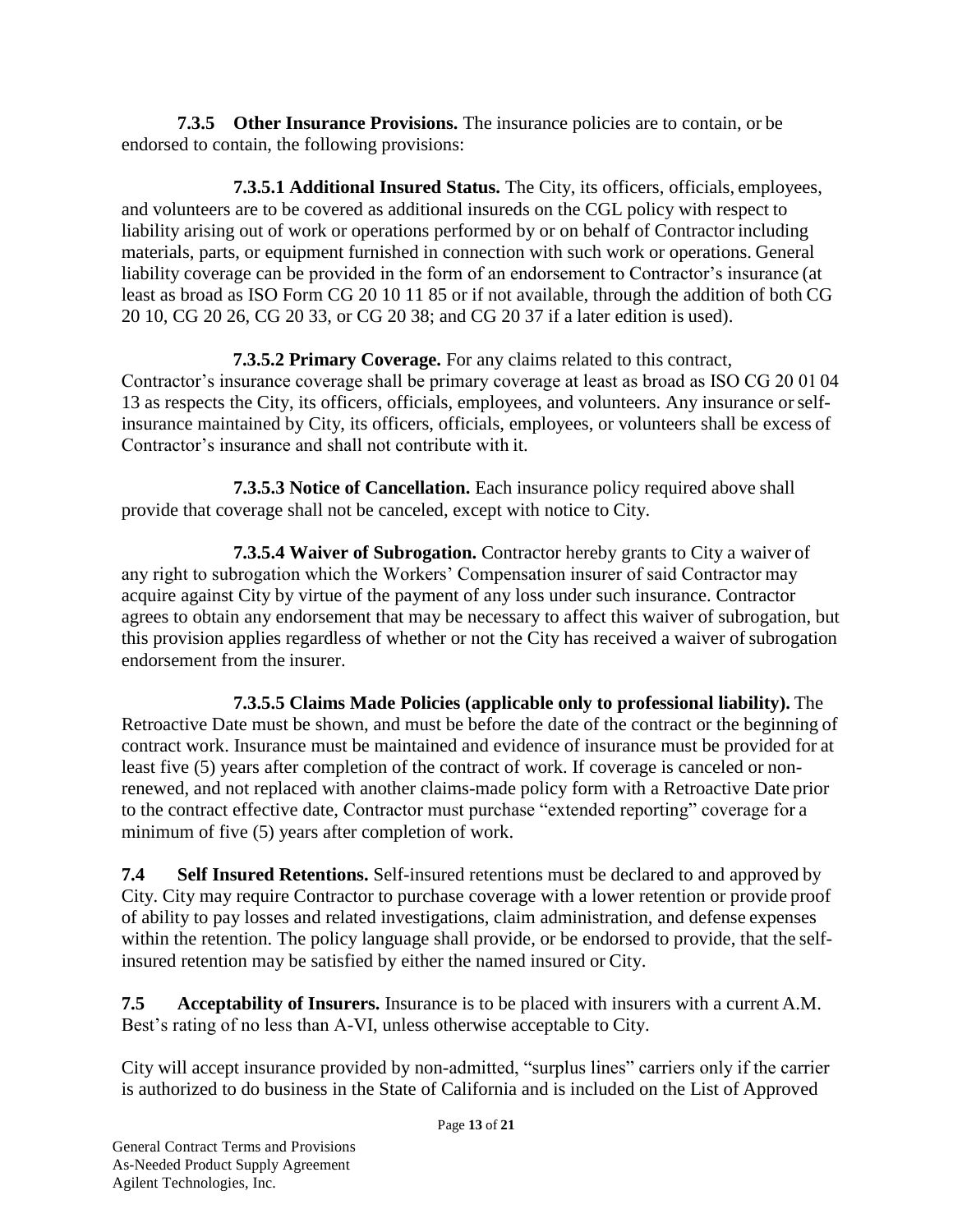Surplus Lines Insurers (LASLI list). All policies of insurance carried by non-admitted carriers are subject to all of the requirements for policies of insurance provided by admitted carriers described herein.

**7.6 Verification of Coverage**. Contractor shall furnish City with original certificates and amendatory endorsements or copies of the applicable policy language effecting coverage required by this clause. All certificates and endorsements are to be received and approved by City before work commences. However, failure to obtain the required documents prior to the work beginning shall not waive Contractor's obligation to provide them. City reserves the right to require complete, certified copies of all required insurance policies, includingendorsements required by these specifications, at any time.

**7.7 Special Risks or Circumstances**. City reserves the right to modify these requirements, including limits, based on the nature of the risk, prior experience, insurer, coverage, or other special circumstances.

**7.8 Additional Insurance.** Contractor may obtain additional insurance not required by this Contract.

**7.9 Excess Insurance.** All policies providing excess coverage to City shall follow the form of the primary policy or policies including but not limited to all endorsements.

**7.10 Subcontractors.** Contractor shall require and verify that all subcontractors maintain insurance meeting all the requirements stated herein, and Contractor shall ensure that City is an additional insured on insurance required from subcontractors. For CGL coverage, subcontractors shall provide coverage with a format at least as broad as the CG 20 38 04 13 endorsement.

# **ARTICLE VIII BONDS**

# **8.1 Reserved.**

**8.2 Reserved.**

# **ARTICLE IX CITY-MANDATED CLAUSES AND REQUIREMENTS**

**9.1 Contractor Certification of Compliance.** By signing this Contract, Contractor certifies that Contractor is aware of, and will comply with, these City-mandated clauses throughout the duration of the Contract.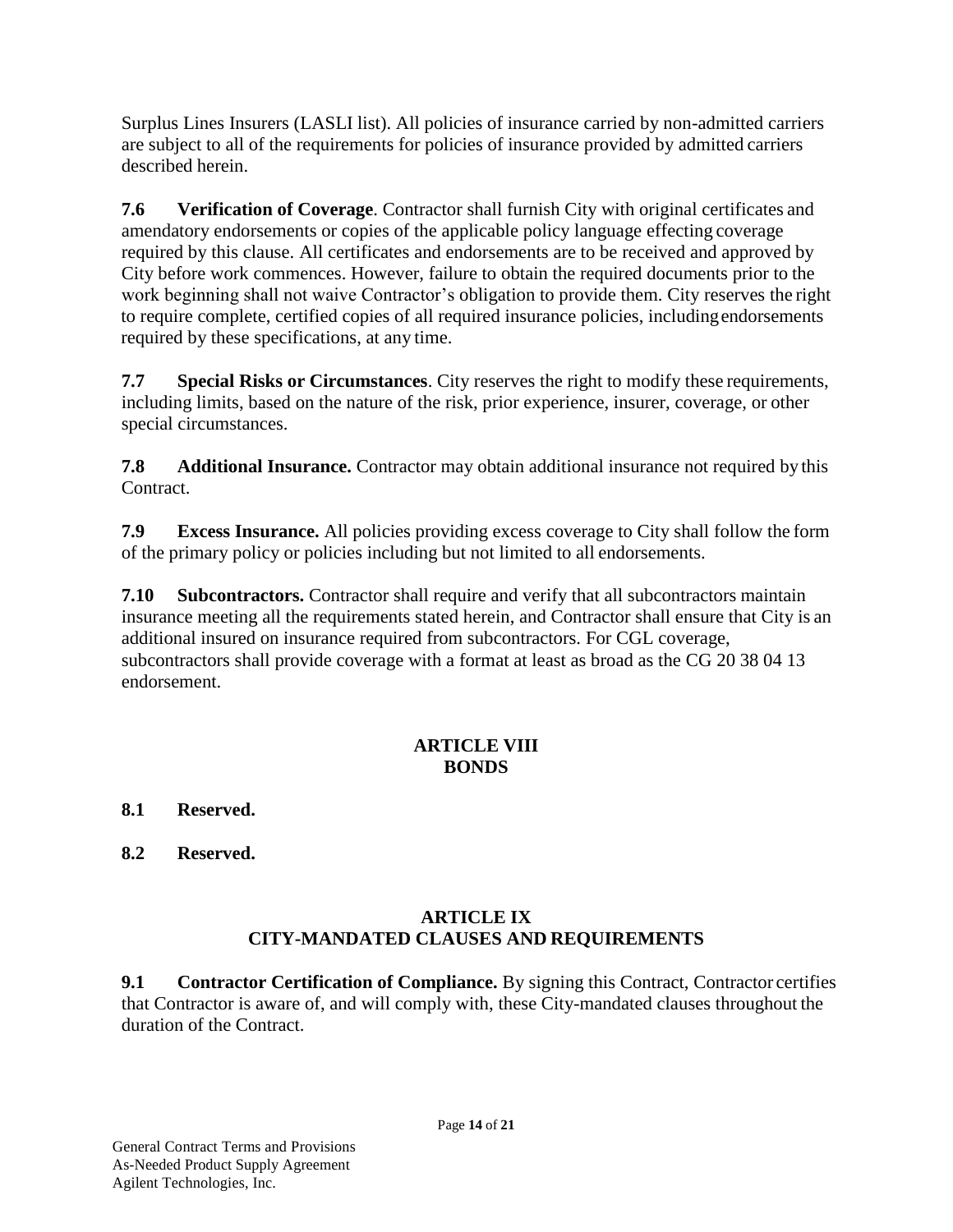**9.1.1 Drug-Free Workplace Certification.** Contractor shall comply with City's Drug-Free Workplace requirements set forth in Council Policy 100-17, which isincorporated into the Contract by this reference.

**9.1.2 Contractor Certification for Americans with Disabilities Act (ADA) and State Access Laws and Regulations**: Contractor shall comply with all accessibility requirements under the ADA and under Title 24 of the California Code of Regulations (Title 24). When a conflict exists between the ADA and Title 24, Contractor shall comply with the most restrictive requirement (i.e., that which provides the most access). Contractor also shall comply with the City's ADA Compliance/City Contractors requirements as set forth in Council Policy 100-04, which is incorporated into this Contract by reference. Contractor warrants and certifies compliance with all federal and state access laws and regulations and further certifies that any subcontract agreement for this contract contains language which indicates the subcontractor's agreement to abide by the provisions of the City's Council Policy and any applicable accesslaws and regulations.

# **9.1.3 Non-Discrimination Requirements.**

**9.1.3.1 Compliance with City's Equal Opportunity Contracting Program (EOCP).** Contractor shall comply with City's EOCP Requirements. Contractor shall not discriminate against any employee or applicant for employment on any basis prohibited by law. Contractor shall provide equal opportunity in all employment practices. Prime Contractors shall ensure that their subcontractors comply with this program. Nothing in this Section shall be interpreted to hold a Prime Contractor liable for any discriminatory practice of its subcontractors.

**9.1.3.2 Non-Discrimination Ordinance.** Contractor shall not discriminate on the basis of race, gender, gender expression, gender identity, religion, national origin, ethnicity, sexual orientation, age, or disability in the solicitation, selection, hiring or treatment of subcontractors, vendors or suppliers. Contractor shall provide equal opportunity for subcontractors to participate in subcontracting opportunities. Contractor understands and agrees that violation of this clause shall be considered a material breach of the Contract and may result in Contract termination, debarment, or other sanctions. Contractor shall ensure that this language is included in contracts between Contractor and any subcontractors, vendors and suppliers.

**9.1.3.3 Compliance Investigations.** Upon City's request, Contractor agrees to provide to City, within sixty calendar days, a truthful and complete list of the names of all subcontractors, vendors, and suppliers that Contractor has used in the past five years on any of its contracts that were undertaken within San Diego County, including the total dollar amount paid by Contractor for each subcontract or supply contract. Contractor further agrees to fully cooperate in any investigation conducted by City pursuant to City's Nondiscrimination in Contracting Ordinance. Contractor understands and agrees that violation of this clause shall be considered a material breach of the Contract and may result in Contract termination, debarment, and other sanctions.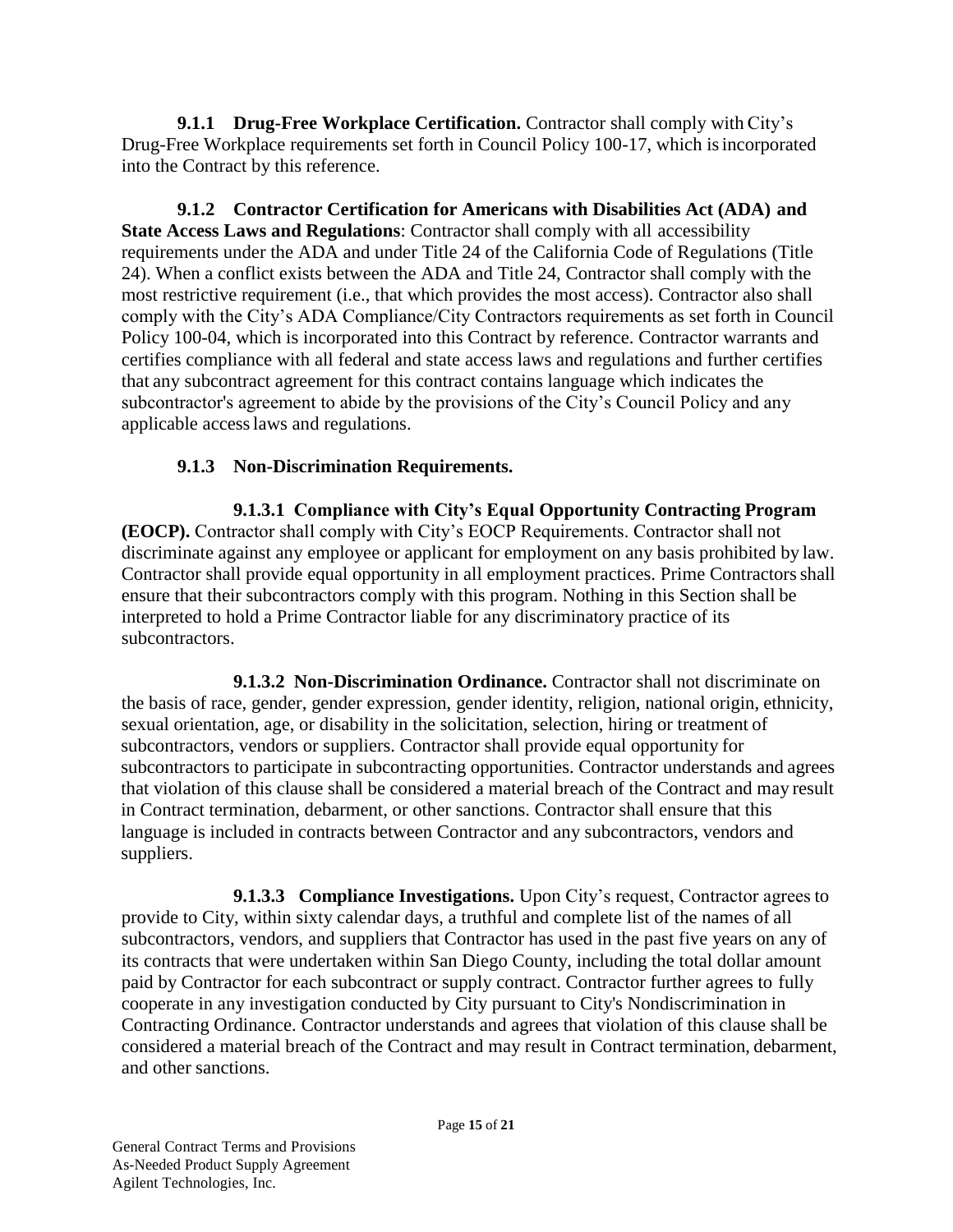**9.1.4 Equal Benefits Ordinance Certification.** Unless an exception applies, Contractor shall comply with the Equal Benefits Ordinance (EBO) codified in the San Diego Municipal Code (SDMC). Failure to maintain equal benefits is a material breach of the Contract.

**9.1.5 Contractor Standards.** Contractor shall comply with Contractor Standards provisions codified in the SDMC. Contractor understands and agrees that violation of Contractor Standards may be considered a material breach of the Contract and may result in Contract termination, debarment, and other sanctions.

**9.1.6 Noise Abatement.** Contractor shall operate, conduct, or construct without violating the City's Noise Abatement Ordinance codified in the SDMC.

**9.1.7 Storm Water Pollution Prevention Program.** Contractor shall comply with the City's Storm Water Management and Discharge Control provisions codified in Division 3 of Chapter 4 of the SDMC, as may be amended, and any and all applicable Best Management Practice guidelines and pollution elimination requirements, if applicable, in performing or delivering services at City owned, leased, or managed property, or in performance of services and activities on behalf of City regardless of location.

If applicable, Contractor shall comply with the City's Jurisdictional Urban Runoff Management Plan encompassing Citywide programs and activities designed to prevent and reduce storm water pollution within City boundaries as adopted by the City Council on January 22, 2008, viaResolution No. 303351, as may be amended.

If applicable to the services provided hereunder, Contractor shall comply with each City facility or work site's Storm Water Pollution Prevention Plan, as applicable, and institute all controls needed while completing the servicesto minimize any negative impact to the storm water collection system and environment.

**9.1.8 Service Worker Retention Ordinance.** If applicable, Contractor shall comply with the Service Worker Retention Ordinance (SWRO) codified in the SDMC.

**9.1.9 Product Endorsement.** Contractor shall comply with Council Policy 000-41 concerning product endorsement which requires that any advertisement referring to City as a user of a good or service will require the prior written approval of the Mayor.

**9.1.10 Business Tax Certificate.** Unless the City Treasurer determines in writing that a contractor is exempt from the payment of business tax, any contractor doing business with the City of San Diego is required to obtain a Business Tax Certificate (BTC) and to provide a copy of its BTC to the City before a Contract is executed.

**9.1.11 • Equal Pay Ordinance.** Unless an exception applies, Contractor shall comply with the Equal Pay Ordinance codified in San Diego Municipal Code sections 22.4801 through 22.4809. Contractor shall certify in writing that it will comply with the requirements of the Equal Pay Ordinance throughout the duration of the Contract.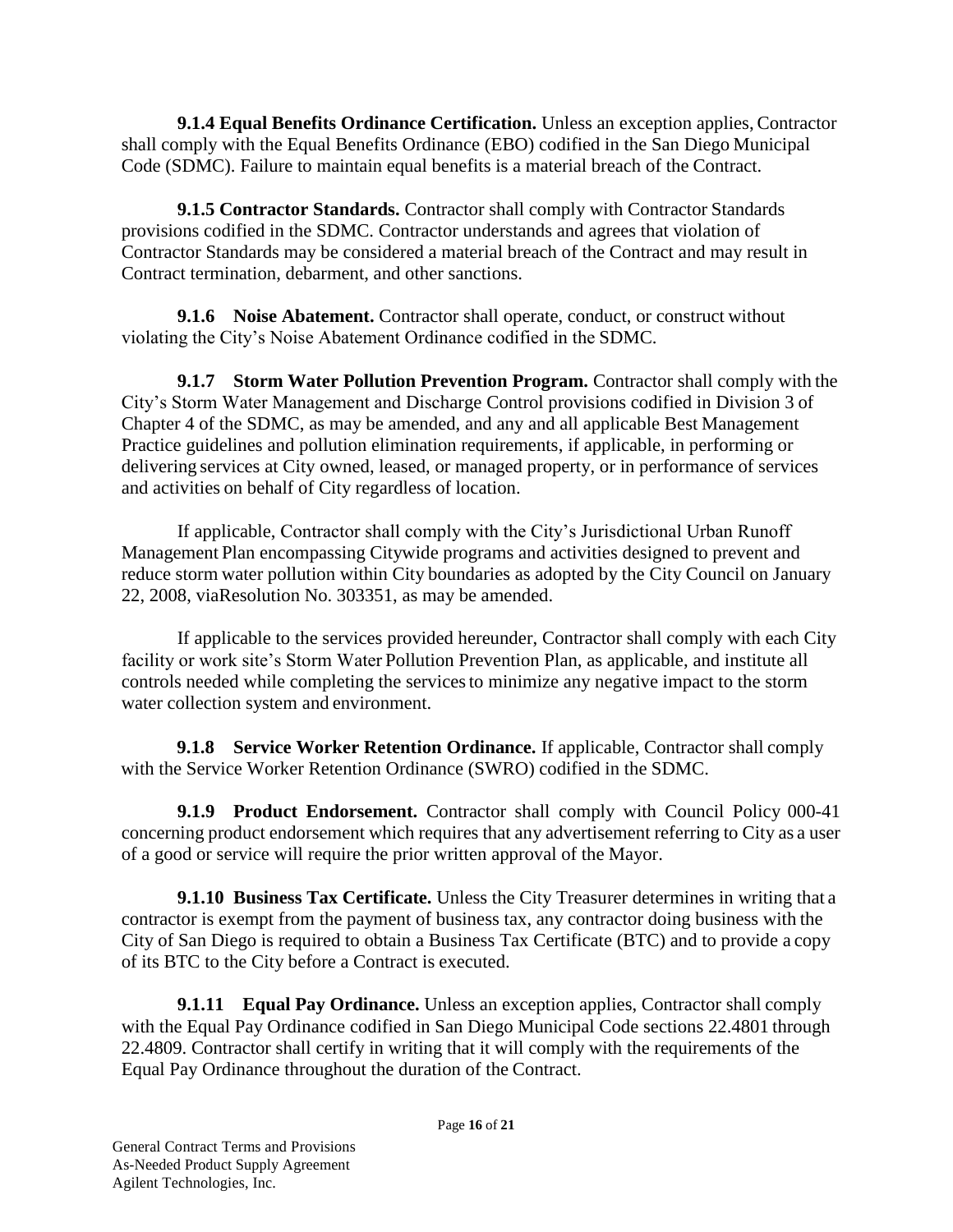**9.1.11.1 Contractor and Subcontract Requirement.** The Equal Pay Ordinance applies to any subcontractor who performs work on behalf of a Contractor to the same extent as it would apply to that Contractor. Contractor shall require subcontractors performing work for contractor under their contract with the City to certify compliance with the Equal Pay Ordinance in their written subcontracts.

**9.1.11.2 Notice Requirement.** Contractor must post a notice informing its employees of their rights under the Equal Pay Ordinance in their workplace or job site.

# **ARTICLE X CONFLICT OF INTEREST AND VIOLATIONS OFLAW**

**10.1 Conflict of Interest Laws.** Contractor is subject to all federal, state and local conflict of interest laws, regulations, and policies applicable to public contracts and procurement practices including, but not limited to, California Government Code sections 1090, *et. seq.* and 81000*, et. seq.,* and the Ethics Ordinance, codified in the SDMC. City may determine that Contractor must complete one or more statements of economic interest disclosing relevant financial interests. Upon City's request, Contractor shall submit the necessary documents to City.

**10.2 Contractor's Responsibility for Employees and Agents.** Contractor is required to establish and make known to its employees and agents appropriate safeguards to prohibit employees from using their positions for a purpose that is, or that gives the appearance of being, motivated by the desire for private gain for themselves or others, particularly those with whom they have family, business or other relationships.

**10.3 Contractor's Financial or Organizational Interests.** In connection with any task, Contractor shall not recommend or specify any product, supplier, or contractor with whom Contractor has a direct or indirect financial or organizational interest or relationship that would violate conflict of interest laws, regulations, or policies.

**10.4 Certification of Non-Collusion.** Contractor certifies that: (1) Contractor's bid or proposal was not made in the interest of or on behalf of any person, firm, or corporation not identified; (2) Contractor did not directly or indirectly induce or solicit any other bidder or proposer to put in a sham bid or proposal; (3) Contractor did not directly or indirectly induce or solicit any other person, firm or corporation to refrain from bidding; and (4) Contractor did not seek by collusion to secure any advantage over the other bidders or proposers.

**10.5 Hiring City Employees.** This Contract shall be unilaterally and immediately terminated by City if Contractor employs an individual who within the twelve (12) months immediately preceding such employment did in his/her capacity as a City officer or employee participate in negotiations with or otherwise have an influence on the selection of Contractor.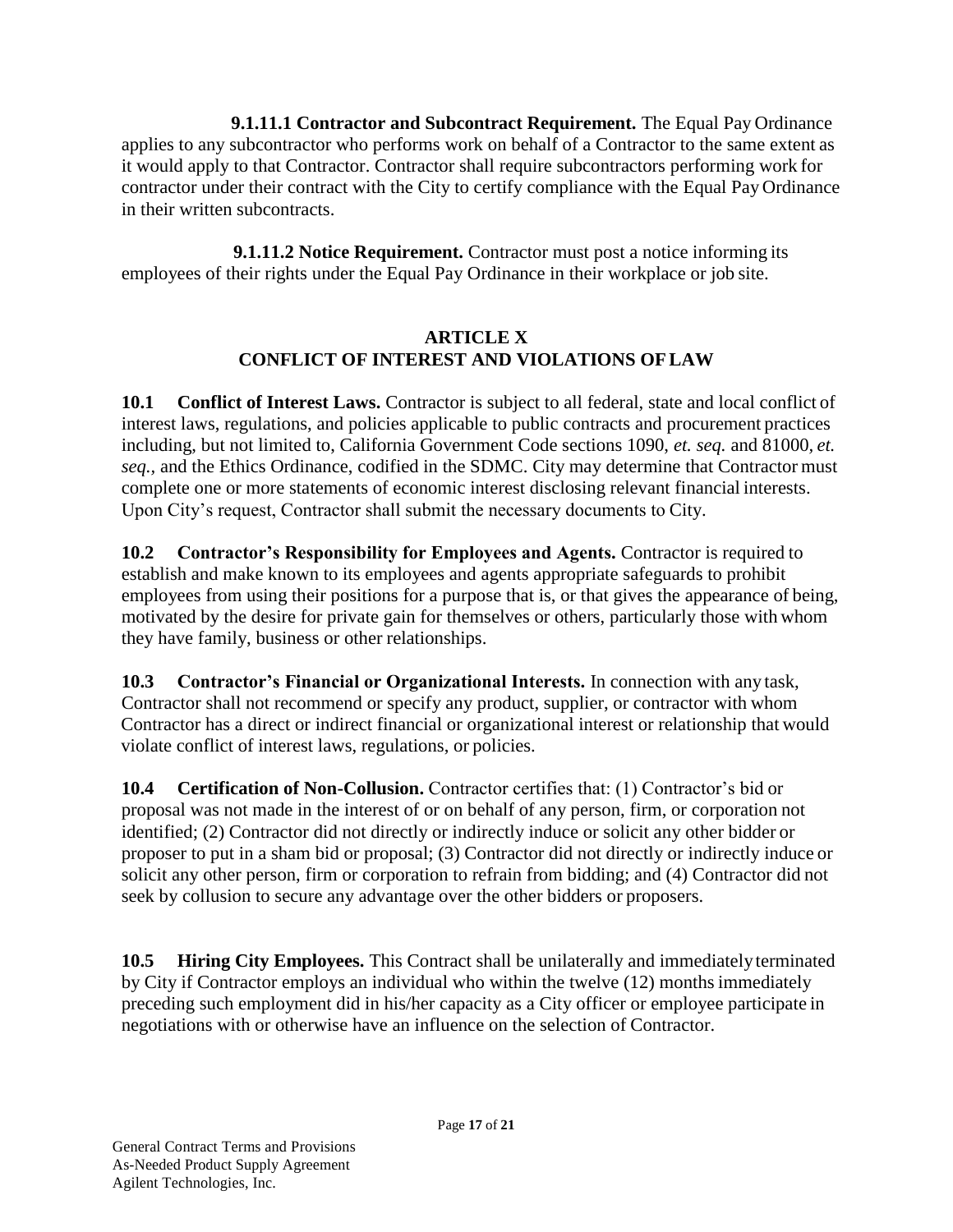#### **ARTICLE XI DISPUTE RESOLUTION**

**11.1 Mediation.** If a dispute arises out of or relates to this Contract and cannot be settled through normal contract negotiations, Contractor and City shall use mandatory non-binding mediation before having recourse in a court of law.

**11.2 Selection of Mediator.** A single mediator that is acceptable to both parties shall be used to mediate the dispute. The mediator will be knowledgeable in the subject matter of this Contract, if possible.

**11.3 Expenses.** The expenses of witnesses for either side shall be paid by the party producing such witnesses. All other expenses of the mediation, including required traveling and other expenses of the mediator, and the cost of any proofs or expert advice produced at the direct request of the mediator, shall be borne equally by the parties, unless they agree otherwise.

**11.4 Conduct of Mediation Sessions.** Mediation hearings will be conducted in an informal manner and discovery will not be allowed. The discussions, statements, writings and admissions will be confidential to the proceedings (pursuant to California Evidence Code sections 1115 through 1128) and will not be used for any other purpose unless otherwise agreed by the parties in writing. The parties may agree to exchange any information they deem necessary. Both parties shall have a representative attend the mediation who is authorized to settle the dispute, though City's recommendation of settlement may be subject to the approval of the Mayor and City Council. Either party may have attorneys, witnesses or experts present.

**11.5 Mediation Results.** Any agreements resulting from mediation shall be memorialized in writing. The results of the mediation shall not be final or binding unless otherwise agreed to in writing by the parties. Mediators shall not be subject to any subpoena or liability, and their actions shall not be subject to discovery.

# **ARTICLE XII MANDATORY ASSISTANCE**

**12.1 Mandatory Assistance.** If a third party dispute or litigation, or both, arises out of, or relates in any way to the services provided to the City under a Contract, Contractor , its agents, officers, and employees agree to assist in resolving the dispute or litigation upon City'srequest. Contractor's assistance includes, but is not limited to, providing professional consultations, attending mediations, arbitrations, depositions, trials or any event related to the dispute resolution and/or litigation.

**12.2 Compensation for Mandatory Assistance.** City will compensate Contractor for fees incurred for providing Mandatory Assistance. If, however, the fees incurred for the Mandatory Assistance are determined, through resolution of the third party dispute or litigation, or both, to be attributable in whole, or in part, to the acts or omissions of Contractor, its agents, officers,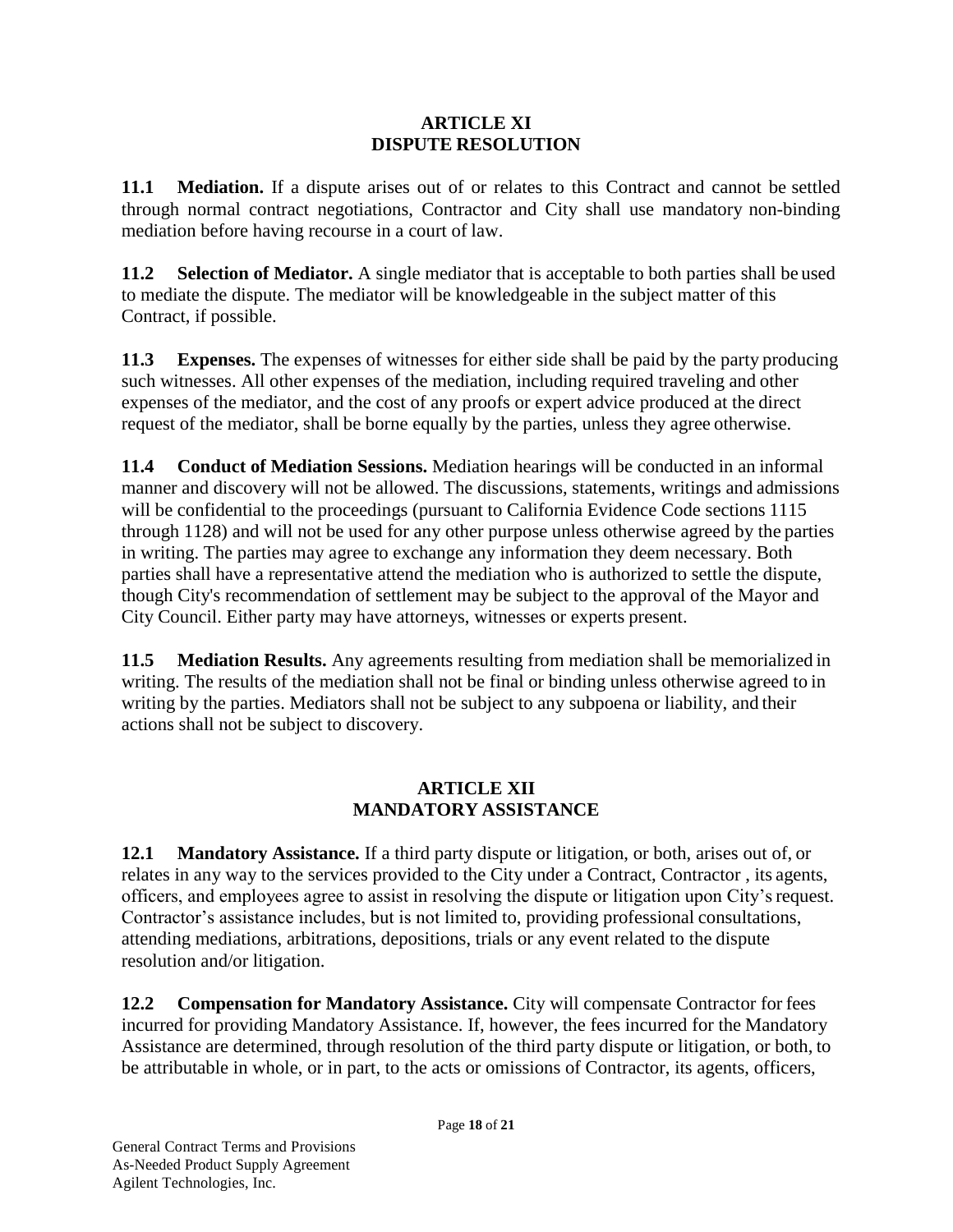and employees, Contractor shall reimburse City for all fees paid to Contractor, its agents, officers, and employees for Mandatory Assistance.

**12.3 Attorneys' Fees Related to Mandatory Assistance.** In providing City with dispute or litigation assistance, Contractor or its agents, officers, and employees may incur expenses and/or costs. Contractor agrees that any attorney fees it may incur as a result of assistance provided under Section 12.2 are not reimbursable.

# **ARTICLE XIII MISCELLANEOUS**

**13.1 Headings.** All headings are for convenience only and shall not affect the interpretation of this Contract.

**13.2 Non-Assignment.** Contractor may not assign the obligations under this Contract, whether by express assignment or by sale of the company, nor any monies due or to become due under this Contract, without City's prior written approval. Any assignment in violation of this paragraph shall constitute a default and is grounds for termination of this Contract at the City's sole discretion. In no event shall any putative assignment create a contractual relationship between City and any putative assignee.

**13.3 Independent Contractors.** Contractor and any subcontractors employed by Contractor are independent contractors and not agents of City. Any provisions of this Contract that may appear to give City any right to direct Contractor concerning the details of performing or providing the goods and/or services, or to exercise any control over performance of the Contract, shall mean only that Contractor shall follow the direction of City concerning the end results of the performance.

**13.4 Subcontractors.** All persons assigned to perform any work related to this Contract, including any subcontractors, are deemed to be employees of Contractor, and Contractor shall be directly responsible for their work.

**13.5 Covenants and Conditions.** All provisions of this Contract expressed as either covenants or conditions on the part of City or Contractor shall be deemed to be both covenants and conditions.

**13.6 Compliance with Controlling Law.** Contractor shall comply with all applicable local, state, and federal laws, regulations, and policies. Contractor's act or omission in violation of applicable local, state, and federal laws, regulations, and policies is grounds for contract termination. In addition to all other remedies or damages allowed by law, Contractor is liable to

City for all damages, including costs for substitute performance, sustained as a result of the violation. In addition, Contractor may be subject to suspension, debarment, or both.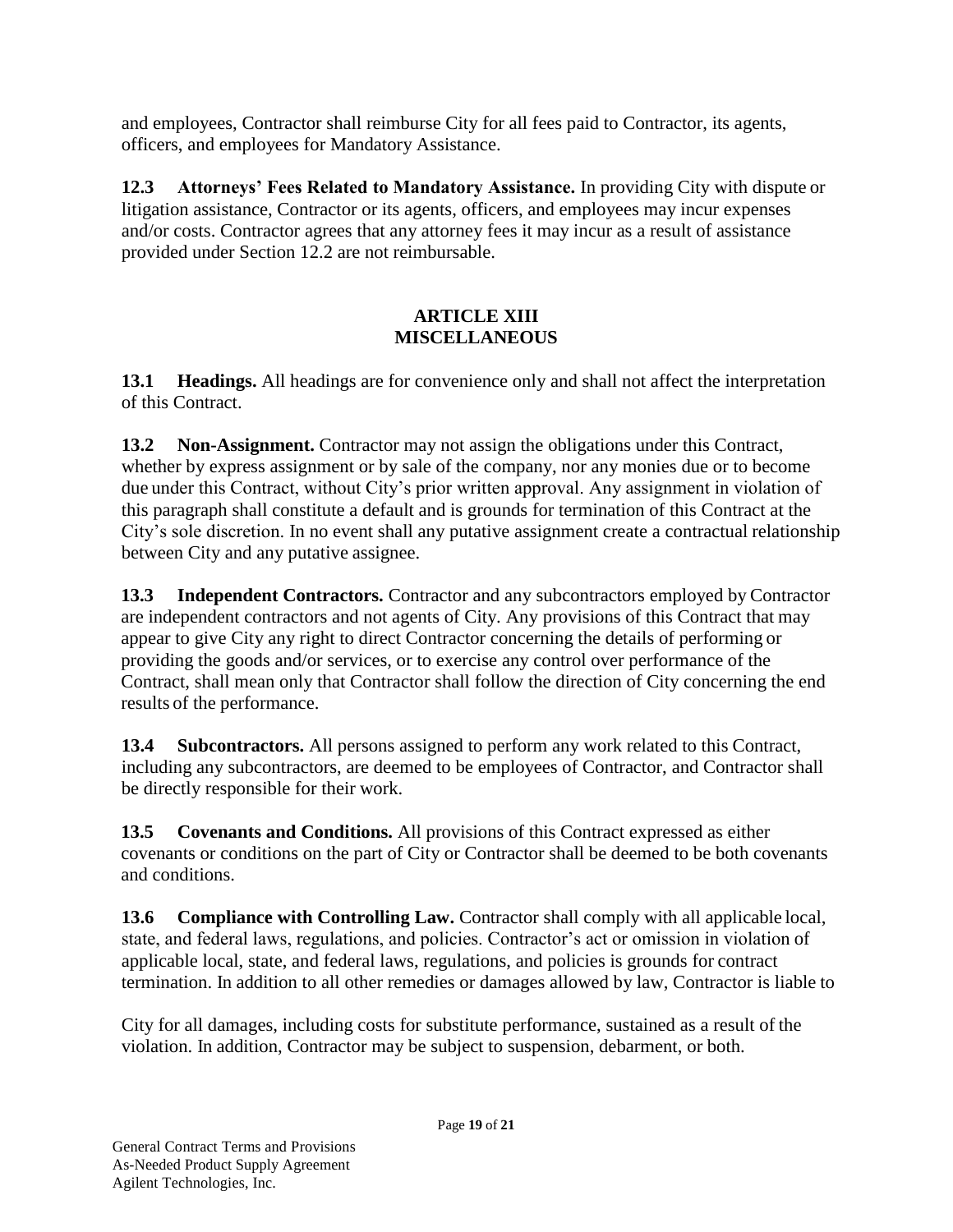**13.7 Governing Law.** The Contract shall be deemed to be made under, construed in accordance with, and governed by the laws of the State of California without regard to the conflicts or choice of law provisions thereof.

**13.8 Venue.** The venue for any suit concerning solicitations or the Contract, the interpretation of application of any of its terms and conditions, or any related disputes shall be in the County of San Diego, State of California.

**13.9 Successors in Interest.** This Contract and all rights and obligations created by this Contract shall be in force and effect whether or not any parties to the Contract have been succeeded by another entity, and all rights and obligations created by this Contract shall be vested and binding on any party's successor in interest.

**13.10 No Waiver.** No failure of either City or Contractor to insist upon the strict performance by the other of any covenant, term or condition of this Contract, nor any failure to exercise any right or remedy consequent upon a breach of any covenant, term, or condition of this Contract, shall constitute a waiver of any such breach of such covenant, term or condition. No waiver of any breach shall affect or alter this Contract, and each and every covenant, condition, and term hereof shall continue in full force and effect without respect to any existing or subsequent breach.

**13.11 Severability.** The unenforceability, invalidity, or illegality of any provision of this Contract shall not render any other provision of this Contract unenforceable, invalid, or illegal.

**13.12 Drafting Ambiguities.** The parties acknowledge that they have the right to be advised by legal counsel with respect to the negotiations, terms and conditions of this Contract, and the decision of whether to seek advice of legal counsel with respect to this Contract is the sole responsibility of each party. This Contract shall not be construed in favor of or against either party by reason of the extent to which each party participated in the drafting of the Contract.

**13.13 Amendments.** Neither this Contract nor any provision hereof may be changed, modified, amended or waived except by a written agreement executed by duly authorized representatives of City and Contractor. Any alleged oral amendments have no force or effect. The Purchasing Agent must sign all Contract amendments.

**13.14 Conflicts Between Terms.** If this Contract conflicts with an applicable local, state, or federal law, regulation, or court order, applicable local, state, or federal law, regulation, or court order shall control. Varying degrees of stringency among the main body of this Contract, the exhibits or attachments, and laws, regulations, or orders are not deemed conflicts, and the most stringent requirement shall control. Each party shall notify the other immediately upon the identification of any apparent conflict or inconsistency concerning this Contract.

**13.15 Survival of Obligations.** All representations, indemnifications, warranties, and guarantees made in, required by, or given in accordance with this Contract, as well as all continuing obligations indicated in this Contract, shall survive, completion and acceptance of performance and termination, expiration or completion of the Contract.